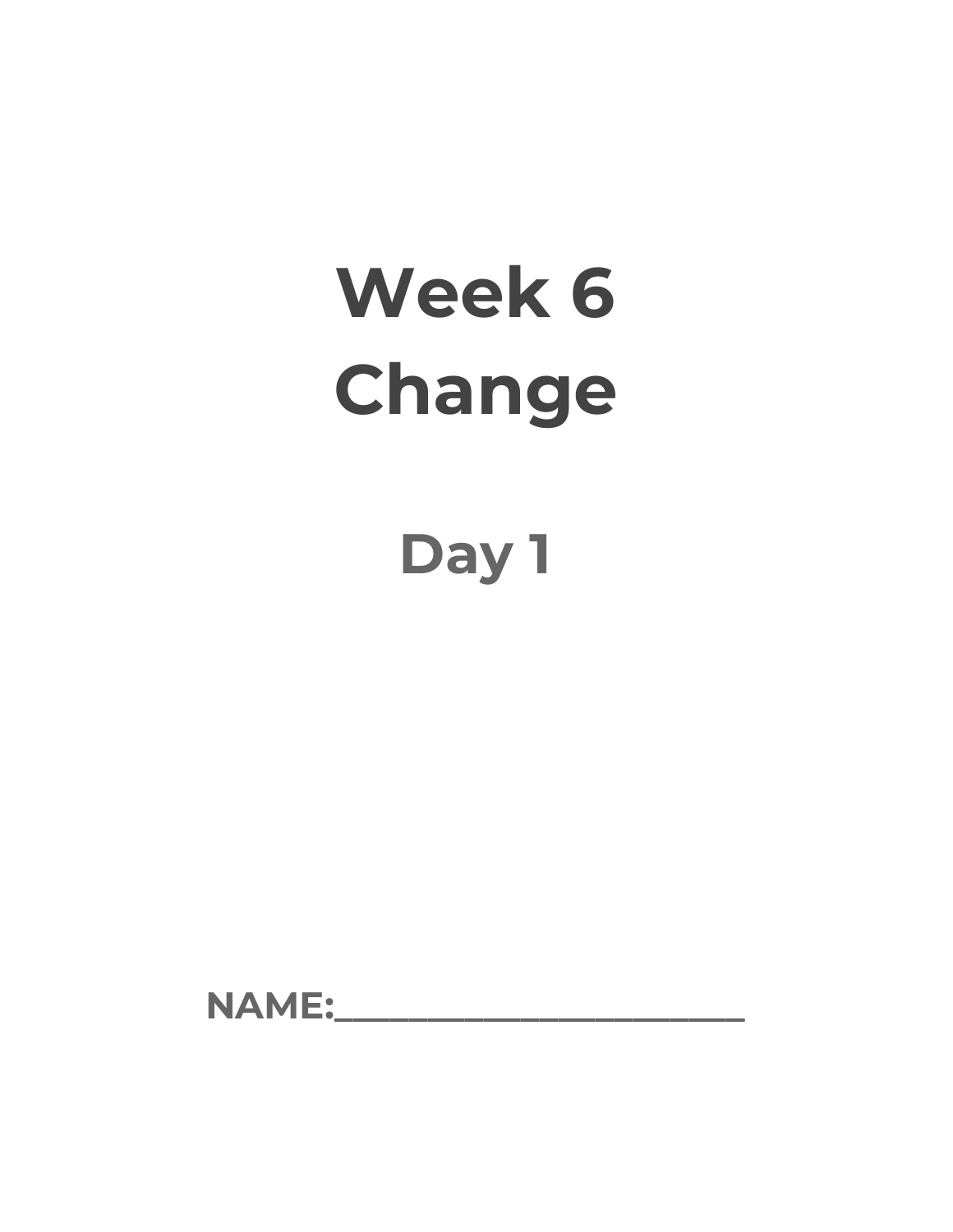### **Day 1 Agenda**

| <b>Topic</b>                 | <b>Activity</b>                                                                                                                            |  |
|------------------------------|--------------------------------------------------------------------------------------------------------------------------------------------|--|
|                              | Warm-Up!                                                                                                                                   |  |
| English Language Arts        | Read and annotate the poem Nothing Gold Can<br>Stay<br>Find common themes in the song "Stay Gold"<br>Respond to questions about the poems. |  |
| Science                      | Read about Chemical and Physical Changes<br>Answer questions about what you read<br>Draw a picture and explain                             |  |
| <b>Mindfulness Moment!</b>   |                                                                                                                                            |  |
| Math                         | Focusing on Percents and Percent Change                                                                                                    |  |
| Health                       | What impact does change have?                                                                                                              |  |
| <b>Mindfulness Moment!</b>   |                                                                                                                                            |  |
| <b>Civics/Social Studies</b> | Does history change over time?<br>Read and respond to the text<br>$\circ$                                                                  |  |

#### **Warm-up Activity:** Write a journal entry around the daily quote on identity.

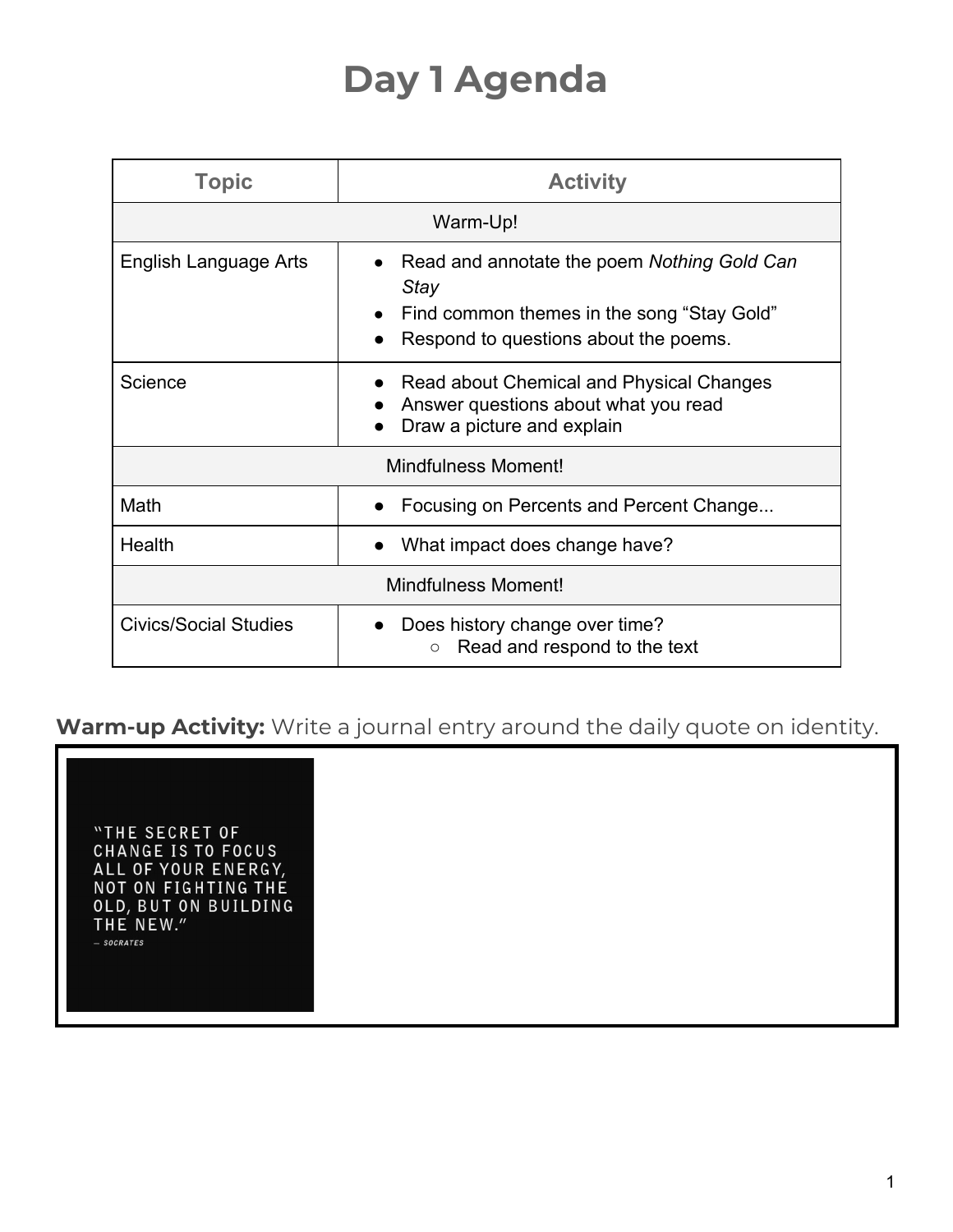#### **Day 1: Change English Language Arts**

**What is this lesson about?** Over the next week, you will be reading, thinking, talking and writing about "change". Change is constantly happening, internally and externally and whether we want it or not. You will be reading about how the teen brain changes and how it handles change and you will read a variety of texts about personal and social change. Today, you will read two pieces of poetry about change and analyze them. You'll reflect on the theme of change and write about your own experiences.

**Before you read:** Some vocabulary and references to understand:

| hue: color or shade of color | subside: to become less intense, to<br>go down | <b>Eden:</b> the garden as described in the<br>Bible where Adam and Eve lived in<br>paradise or perfection until they fell to<br>temptation and paradise was lost. |
|------------------------------|------------------------------------------------|--------------------------------------------------------------------------------------------------------------------------------------------------------------------|
|------------------------------|------------------------------------------------|--------------------------------------------------------------------------------------------------------------------------------------------------------------------|

#### **Step 1:** Read and Annotate the Poem

Before you read, think about springtime in nature and what happens. What are some of the early signs that winter is over and spring is coming? As you read, write notes interpreting what you think it is talking about.

|        | Nothing Gold Can Stay                                   |  |
|--------|---------------------------------------------------------|--|
|        | By Robert Frost.                                        |  |
| 1<br>2 | Nature's first green is gold<br>Her hardest hue to hold |  |
| 3<br>4 | Her early leaf's a flower;<br>But only for an hour.     |  |
| 5<br>6 | Then leaf subsides to leaf,<br>So Eden sank to grief.   |  |
| 7<br>8 | So dawn goes down to day<br>Nothing gold can stay.      |  |

**Step 2:** Answer the following questions.

1. In line 1, what is "nature's first green"? Hint: Think about what happens in the spring.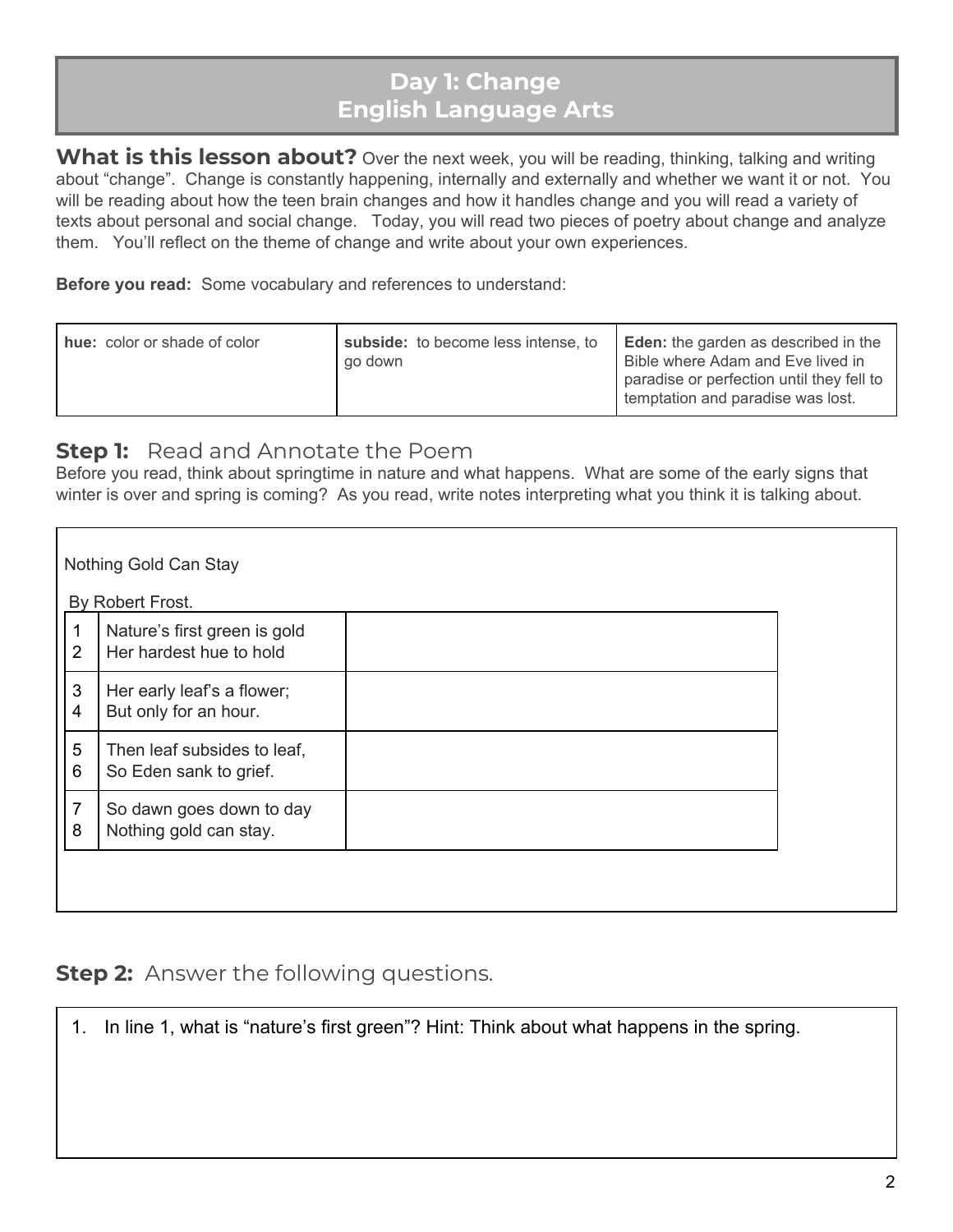2. The speaker says that nature's first green "is gold." What are some words, ideas, images, or emotions that we associate with gold? Are these associations mostly positive or negative?

3. Considering your answer to question 2, what is the speaker saying about "nature's first green" when he calls it "gold"?

4. In line 2, the speaker says that gold is nature's "hardest hue to hold." As it is used in this line, what does hold mean?

5. In lines 3 and 4, the speaker says that nature's early leaf is a flower that lasts only for "an hour." Do you think he means this literally—that the flower dies after one hour? If he doesn't mean it literally, what is the speaker saying here?

6. Tone is the attitude that the speaker or poet has towards what he is writing about. Look at lines 1-4 then lines 5-6. What is the change or shift in tone that happens? What words reveal this change?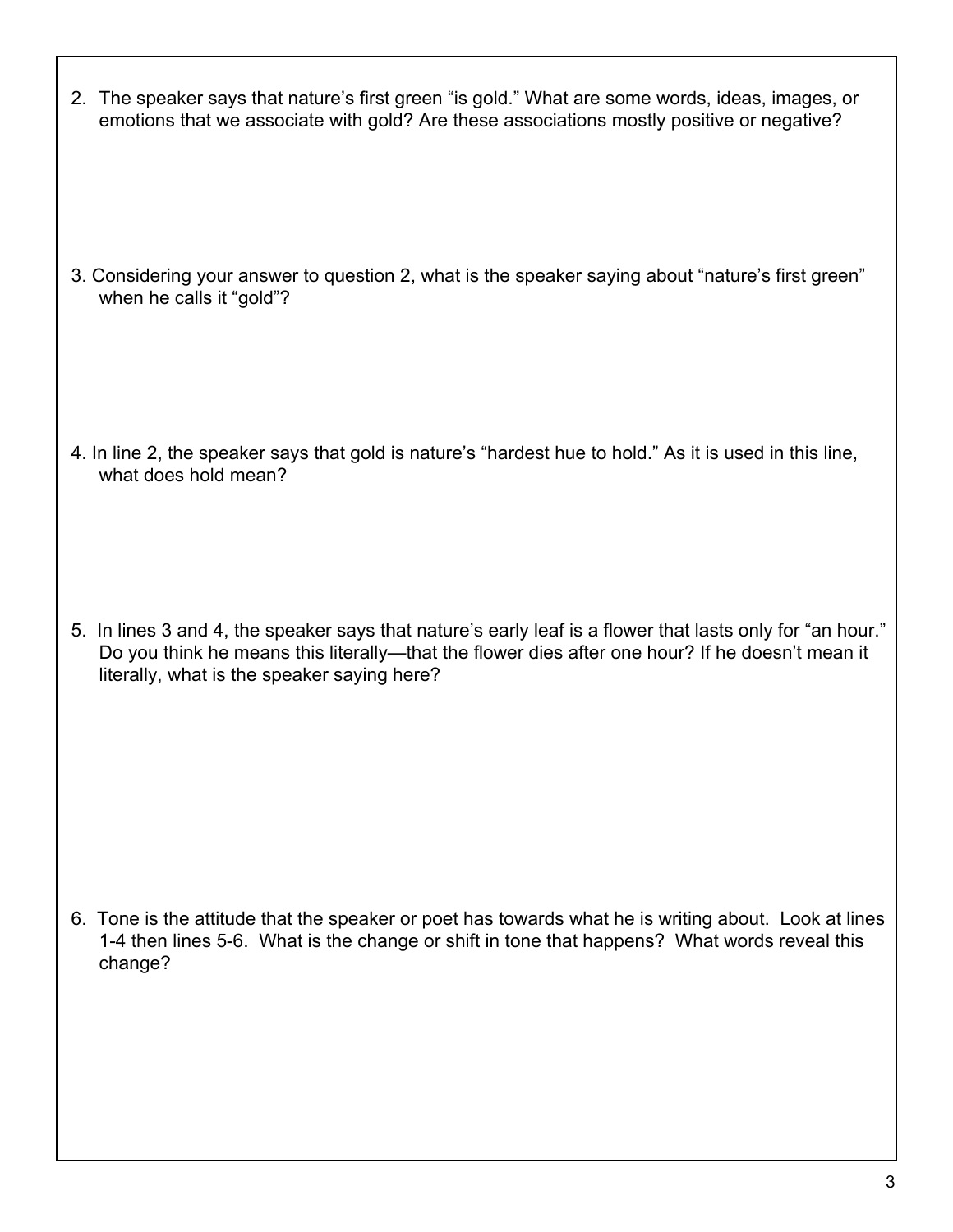| 7. Consider the three things in the poem that change: a bud, Eden, and dawn. What do these three |  |
|--------------------------------------------------------------------------------------------------|--|
| things have in common?                                                                           |  |

#### **Step 3:** Read the lyrics to the following song.

**The Outsiders** is a [coming-of-age novel](https://en.wikipedia.org/wiki/Bildungsroman) by [S. E. Hinton](https://en.wikipedia.org/wiki/S._E._Hinton), first published in [1967](https://en.wikipedia.org/wiki/1967_in_literature) when<sup>1</sup> Hinton was 18 years old. The book tells the story of the the conflict between two rival gangs divided by their [socioeconomic status:](https://en.wikipedia.org/wiki/Socioeconomic_status) the working-class "[greasers](https://en.wikipedia.org/wiki/Greaser_(subculture))" and the upper-class "Socs" (short for *Socials*).

In the novel, after a particularly dramatic scene, one character tells his very close friend to "Stay Gold" as he is dying, referring to the poem by Frost. When a movie based on the novel was made in 1983, Stevie Wonder wrote and performed a song for the movie called "Stay Gold". As you read the lyrics think about how this song connects to the original poem by Frost and how it is different.

Before you read: review some vocabulary and references:

| seize: to hold on to $\vert$ steal away: to escape to $\vert$ compassion: concern for the suffering of | others. |
|--------------------------------------------------------------------------------------------------------|---------|
|--------------------------------------------------------------------------------------------------------|---------|

|                   | <b>Stay Gold</b><br>By Stevie Wonder                                                                                                                     | Notes: Summarize your interpretation of what the<br>speaker is saying. |
|-------------------|----------------------------------------------------------------------------------------------------------------------------------------------------------|------------------------------------------------------------------------|
| 2<br>3<br>4<br>5  | Seize  upon the moment of long ago<br>One breath away and there you will be<br>So young and carefree again you will see<br>That place in time<br>So gold |                                                                        |
| 6<br>8<br>9<br>10 | Steal  away into that way back when<br>You thought that all would last forever<br>But like the weather nothing can ever<br>And be in time<br>Stay gold   |                                                                        |
| 11<br>12          | But can it be  when we can see<br>So vividly a memory                                                                                                    |                                                                        |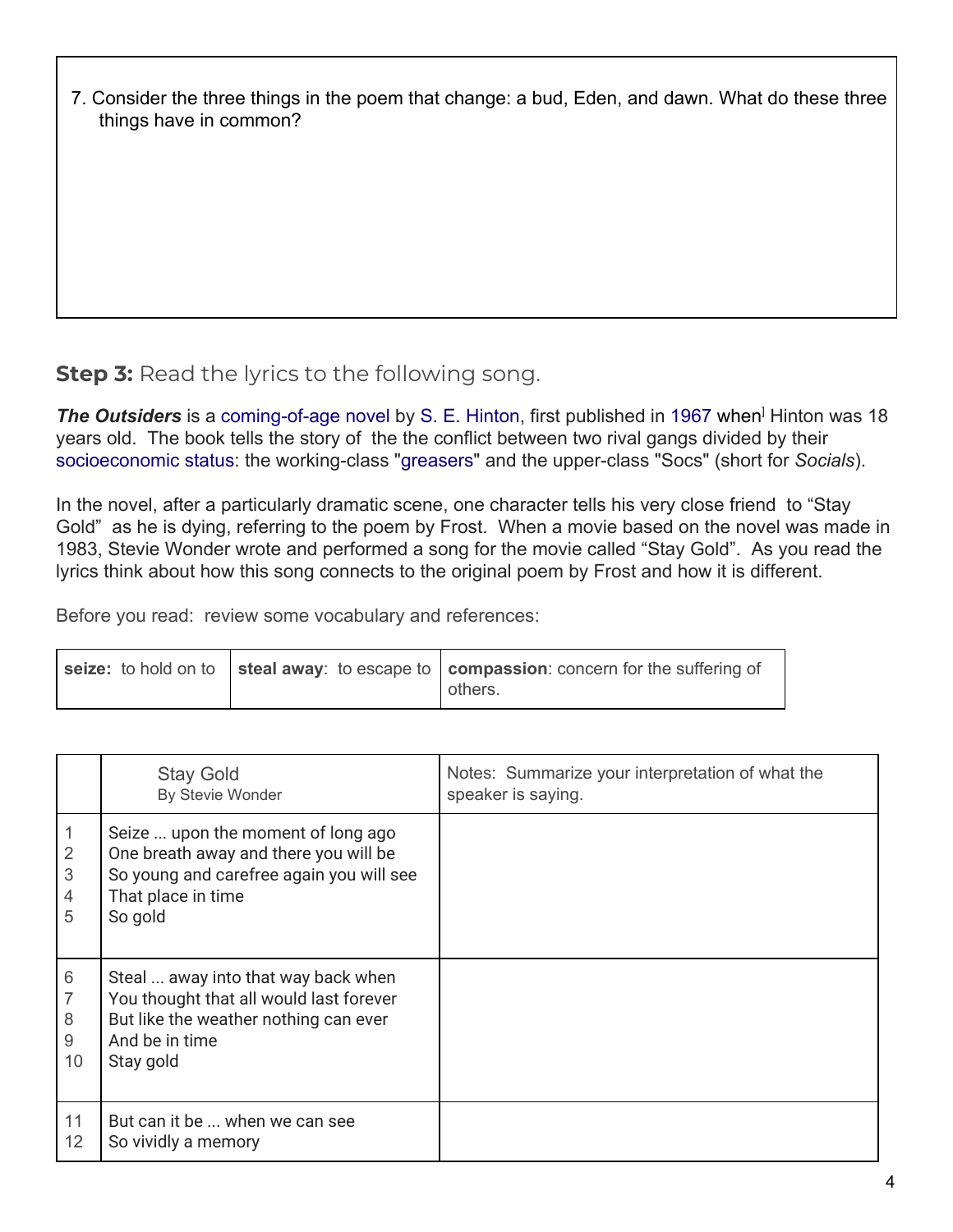| 13 | And yes you say so must the day       |
|----|---------------------------------------|
| 14 | To fade away                          |
| 15 | And leave a ray of sun                |
| 16 | So gold                               |
| 17 | Life  is but a twinkling of an eye    |
| 18 | Yet filled with sorrow and compassion |
| 19 | Though not imagined all things that   |
| 20 | happen                                |
| 21 | Will age too old                      |
| 22 | Though gold                           |
| 23 | Stay gold                             |
|    |                                       |
|    |                                       |

**Step 4:** Answer the following questions

- 1. Where does the speaker want the reader to go (in his/her imagination) in lines 1-5?
- 2. According to the speaker, how did they feel about life "way back when"?
- 3. Why do you think most people tend to look at the past in that way? Why is that time considered "so gold"?

- 4. There is a tone shift starting on line 8. What does the speaker start to describe?
- 5. Interpret the lines 17-18 into your own words: "Life ..is but a twinkling of an eye Yet filled with sorrow and compassion"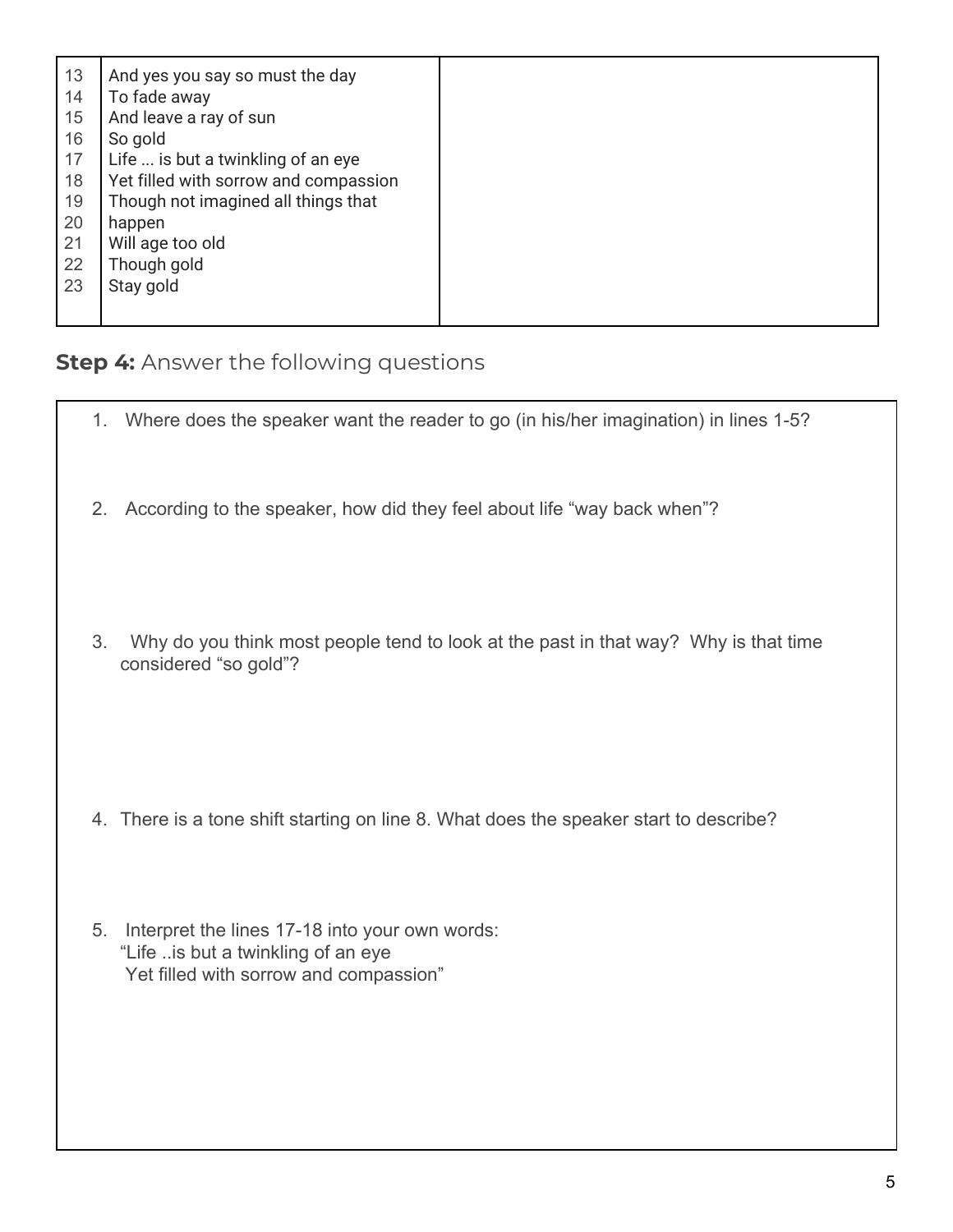- 6. In the movie, one friend is telling the other to "stay gold", what does he mean by that?
- 7. In Frost's poem, he is talking about nature. In Stevie Wonder's song, he is referring to a friendship. What is the common theme (message of the poem)? What can we learn from this theme?

#### **Step 5:** Think, Write and Share your responses with a partner

Read, think about and answer the following questions.. There is no wrong or right answer. The questions are designed to have you reflect on what you read and your own feelings about change.

Write for 8 minutes: Why do we tend to see events "back in the day" or in our pasts generally more positively than what we experience in the present? Do you think that change is good or bad? Explain.

#### **Student Feedback:**

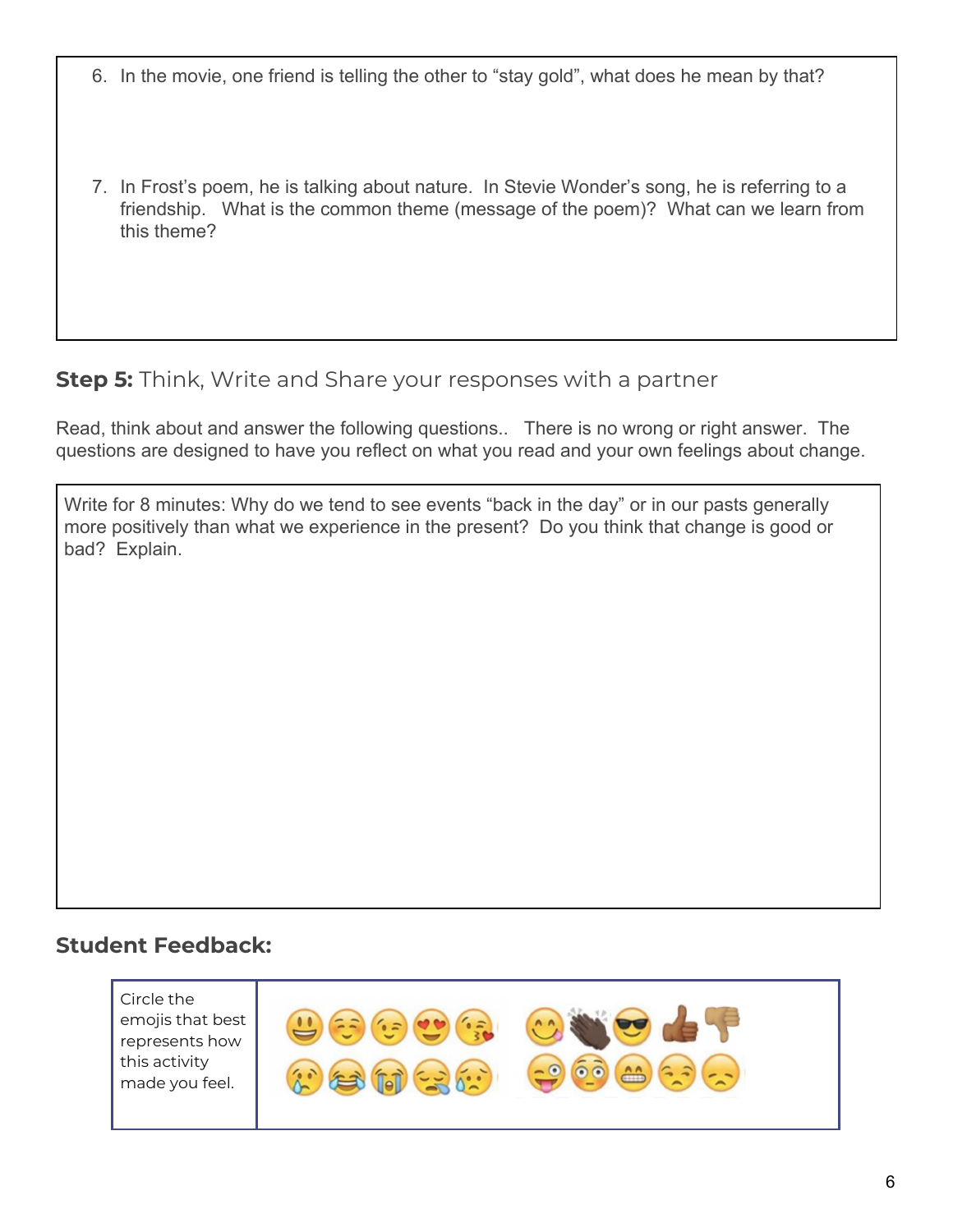#### **Day 1: Chemical and Physical Changes Science**

**What is this lesson about?:** Today you will read through the Chemical and Physical Changes passage. You will answer a few questions about what you read. You will draw a picture and write a response.

**Step 1:** Read through the Chemical and Physical Changes passage

#### **Chemical and Physical Changes (Generation Genius)**

In a chemical change, a new substance is made, like when you burn a candle. In a physical change, no new substance is made, like when water turns to ice. To better understand the difference, let's break it down!

#### **Chemical changes make new substances**

Anytime a new substance is made, a chemical change takes place. Usually two or more materials are combined and a new substance is formed. A chemical change can produce amazing explosions, like fireworks. Some chemical changes are a little more difficult to spot, like when a nail rusts.

If you notice bubbles being formed, or a change in color or temperature, there is a good chance a chemical change has taken place, but not always. Scientists can determine if a chemical change



has occurred by asking this question: Was the substance formed present before? If the answer is no, then it is a chemical change.

Since chemical changes make new substances, most of them cannot easily be undone. For example, when you burn wood, you can't really turn the gases back into a log very easily.

#### **Physical changes do not make a new substance.**

Physical changes come in many forms. It can be a change in the shape or appearance of an object, like crumpling a piece of paper, or cutting, bending, or dissolving something.

Since objects do not become a different substance during a physical change, it is usually easy to reverse the change. For example, if you dissolve sugar in water

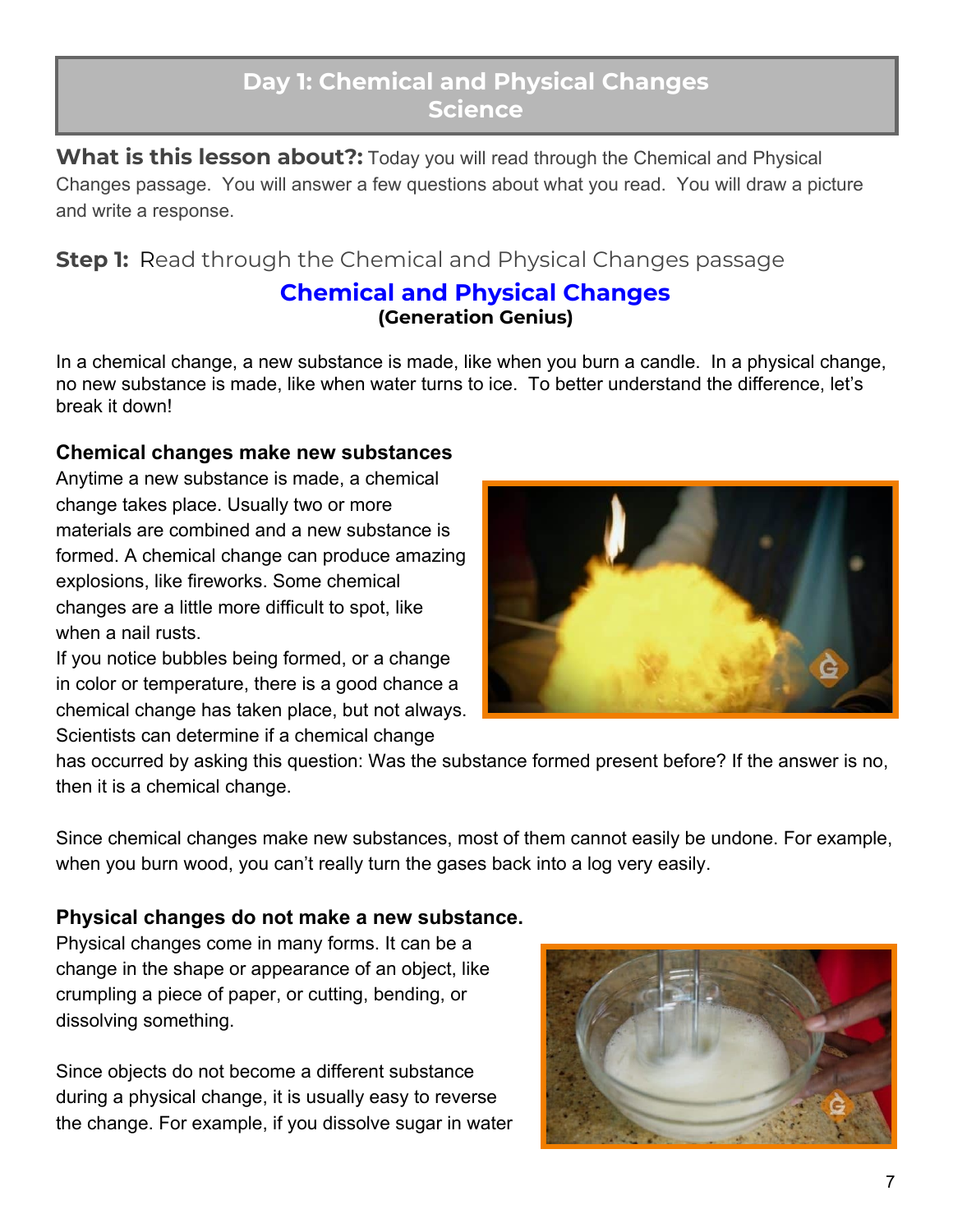you can easily reverse the change by evaporating the water from the solution. When all the water evaporates, sugar crystals will be left behind.

#### **Physical changes also happen when matter changes states.**

There are three common states of matter: solid, liquid, and gas. When a substance changes states (from a liquid to a gas, for example), it is undergoing a physical change.

In the video, when the gallium spoon melted in hot water, the gallium did not become a different metal. Melting is an example of a phase change, where a solid is changed to a liquid. Freezing and boiling are also physical changes.

#### **Chemical and physical changes are all around us.**

Chemical and physical changes take place around you all the time. When you make cereal for breakfast, combining the milk and cereal is a physical change. When you eat the cereal, a chemical change happens during digestion.

Sometimes, it can be difficult to tell if a chemical or physical change is taking place. In

the video, Dr. Jeff and the team explore a few different reactions to determine if they are chemical or physical changes, by figuring out if the material made after the reaction was present before the reaction.

#### **EXAMPLES OF CHEMICAL AND PHYSICAL CHANGES**



**Chopping a banana** - Since cutting a banana only changes its appearance, a new substance is NOT formed. That makes this an example of a physical change.



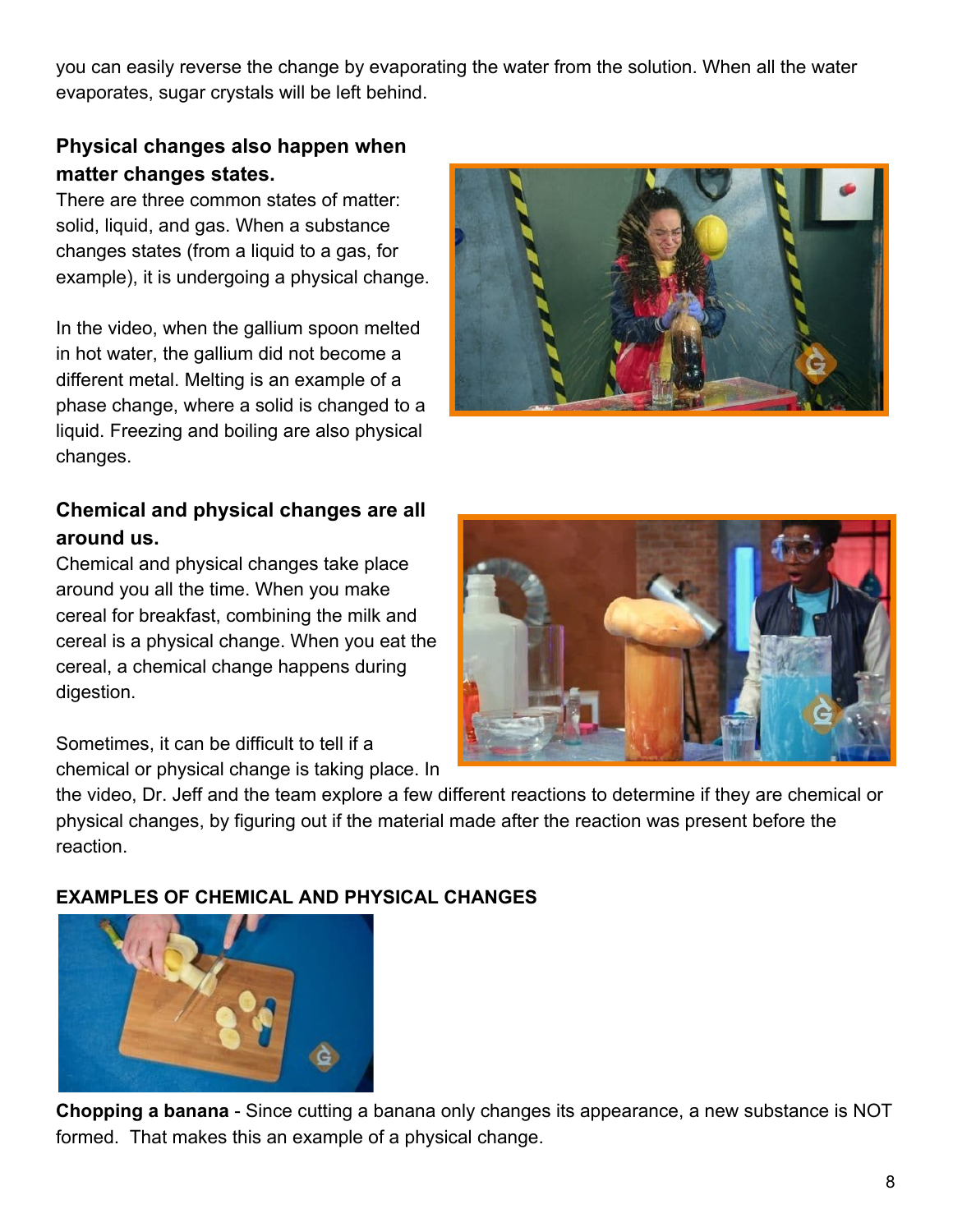

**Burning a gummy bear** - When the gummy bear was placed into a test tube with the oxidizer, the gummy bear burned up and created new chemicals. Since new chemicals were formed, it is an example of a chemical change.



**Coke and Mentos** - Mixing Coke and Mentos looks like a chemical change, but since the gas released is carbon dioxide AND it was present before the foaming happened, it is actually a physical change.

#### **Vocabulary for Chemical and Physical Changes**

**Catalyst** - A substance that speeds up a chemical reaction.

**Chemical Change** - a type of change in which a new substance is formed; for example: burning something.

**Physical Change** - a type of change in which a new substance is NOT formed; for example: boiling water.

**Oxidizer** - a chemical that provides a lot of oxygen to help things burn.

**Carbon Dioxide** - a gas without any color or smell that is commonly found in soda. It is also called





**Hydrogen** - a gas less dense than air that has no color or smell. It is extremely flammable, meaning it can burn.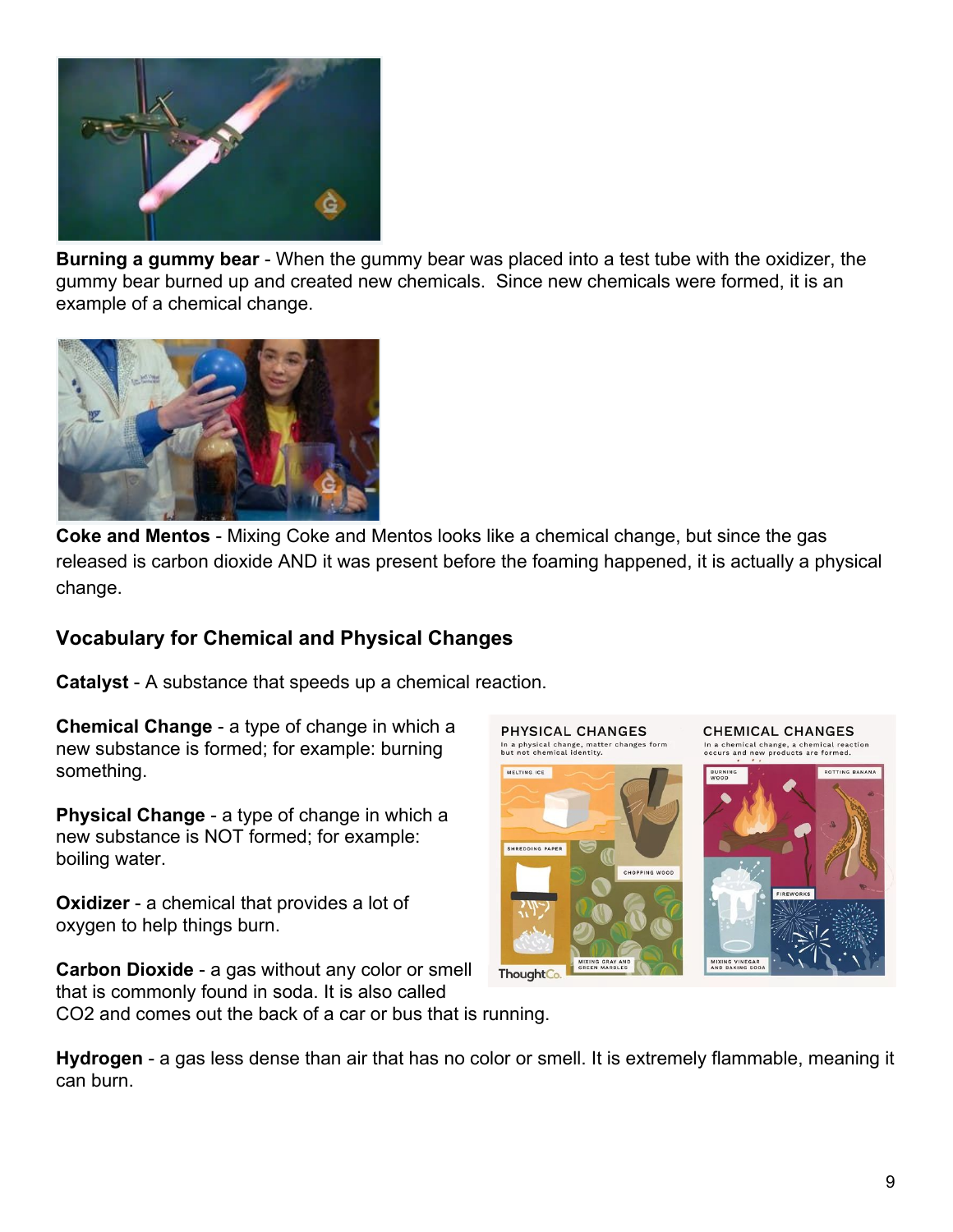| the text. |                                         |                                                 | Study the vocabulary words above. Try to complete the vocabulary quiz without referring back to                                                                                    |
|-----------|-----------------------------------------|-------------------------------------------------|------------------------------------------------------------------------------------------------------------------------------------------------------------------------------------|
| 1.        | formed; for example: burning something. |                                                 | is a type of change in which a new substance is a type of change in which a new substance is                                                                                       |
|           | formed; for example: boiling water.     |                                                 |                                                                                                                                                                                    |
|           |                                         |                                                 | 3. Note as a substance that speeds up a chemical reaction.                                                                                                                         |
| 4.        | things burn.                            |                                                 | is a chemical that provides a lot of oxygen to help                                                                                                                                |
| 5.        |                                         | It is extremely flammable, meaning it can burn. | is a gas less dense than air that has no color or smell.                                                                                                                           |
|           |                                         |                                                 | 6. COMPONED STATES And STATES IS a gas without any color or smell that is commonly<br>found in soda. It is also called CO2 and comes out the back of a car or bus that is running. |
|           | <b>Word Bank</b>                        | Oxidizer                                        | <b>Carbon Dioxide</b>                                                                                                                                                              |
| Catalyst  | <b>Chemical Change</b>                  | <b>Physical Change</b>                          | Hydrogen                                                                                                                                                                           |
|           |                                         |                                                 |                                                                                                                                                                                    |

#### **Step 3:** Draw a picture and describe

| Draw a picture and describe 2 examples of a chemical change. |  |  |
|--------------------------------------------------------------|--|--|
|                                                              |  |  |
|                                                              |  |  |
|                                                              |  |  |
|                                                              |  |  |
|                                                              |  |  |
|                                                              |  |  |
|                                                              |  |  |
|                                                              |  |  |
|                                                              |  |  |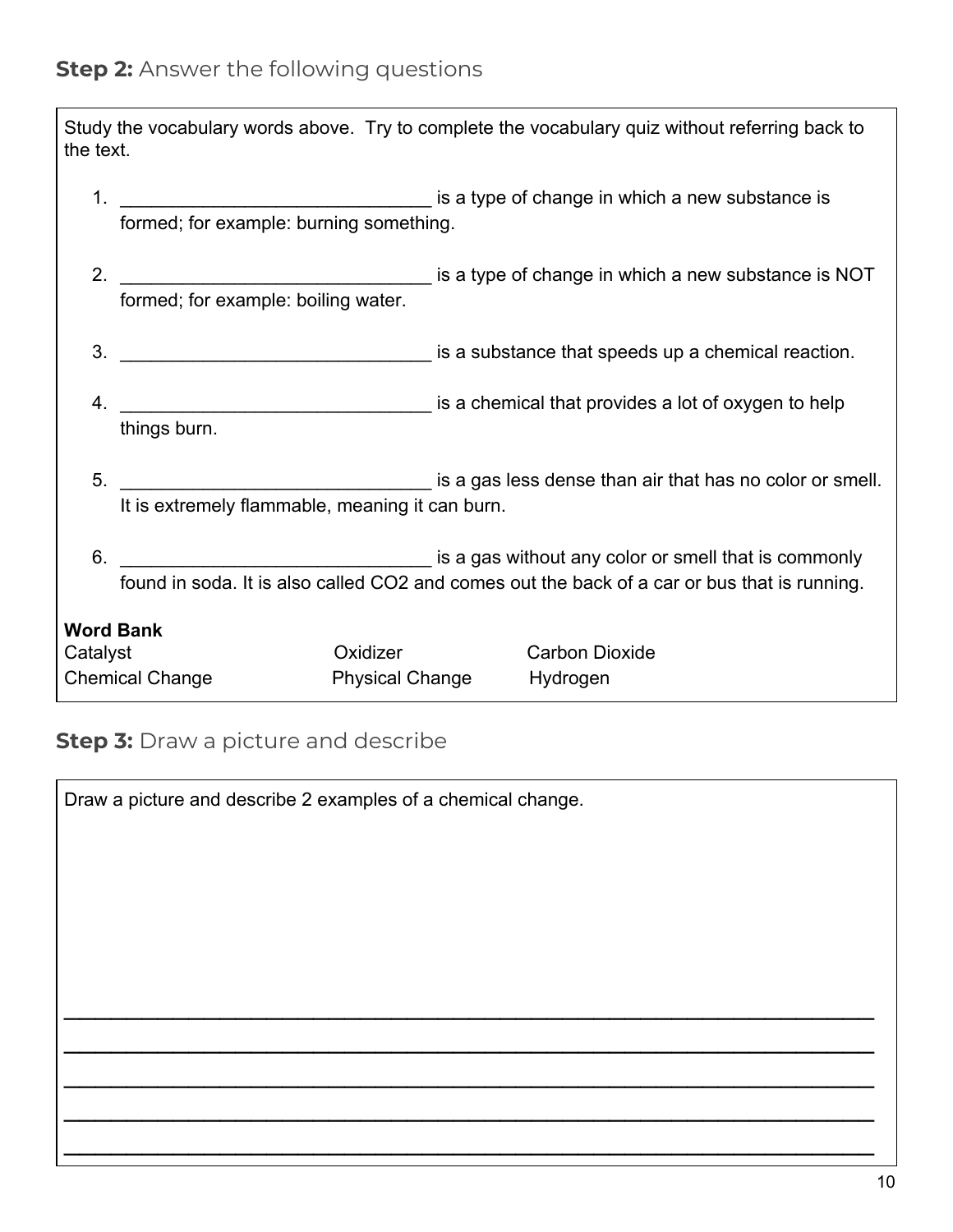| Draw a picture and describe 2 examples of a physical change. |  |  |
|--------------------------------------------------------------|--|--|
|--------------------------------------------------------------|--|--|

#### **Student Feedback:**



 $\mathcal{L}_\text{max}$  and  $\mathcal{L}_\text{max}$  and  $\mathcal{L}_\text{max}$  and  $\mathcal{L}_\text{max}$  and  $\mathcal{L}_\text{max}$  and  $\mathcal{L}_\text{max}$ 

 $\mathcal{L}_\text{max}$  and  $\mathcal{L}_\text{max}$  and  $\mathcal{L}_\text{max}$  and  $\mathcal{L}_\text{max}$  and  $\mathcal{L}_\text{max}$  and  $\mathcal{L}_\text{max}$ 

 $\mathcal{L}_\text{max}$  and  $\mathcal{L}_\text{max}$  and  $\mathcal{L}_\text{max}$  and  $\mathcal{L}_\text{max}$  and  $\mathcal{L}_\text{max}$  and  $\mathcal{L}_\text{max}$ 

 $\mathcal{L}_\text{max}$  and  $\mathcal{L}_\text{max}$  and  $\mathcal{L}_\text{max}$  and  $\mathcal{L}_\text{max}$  and  $\mathcal{L}_\text{max}$  and  $\mathcal{L}_\text{max}$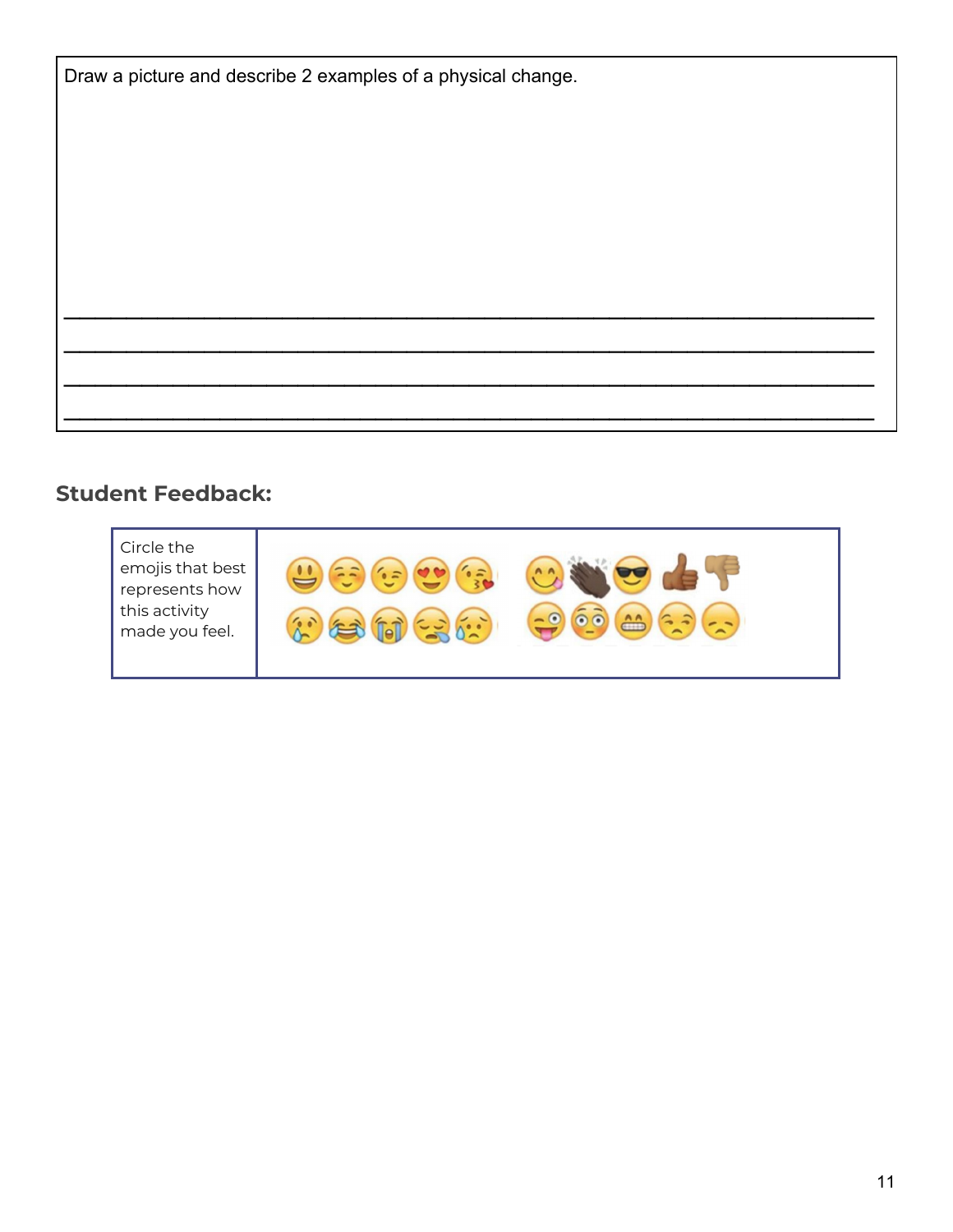**Mindfulness Moment!**

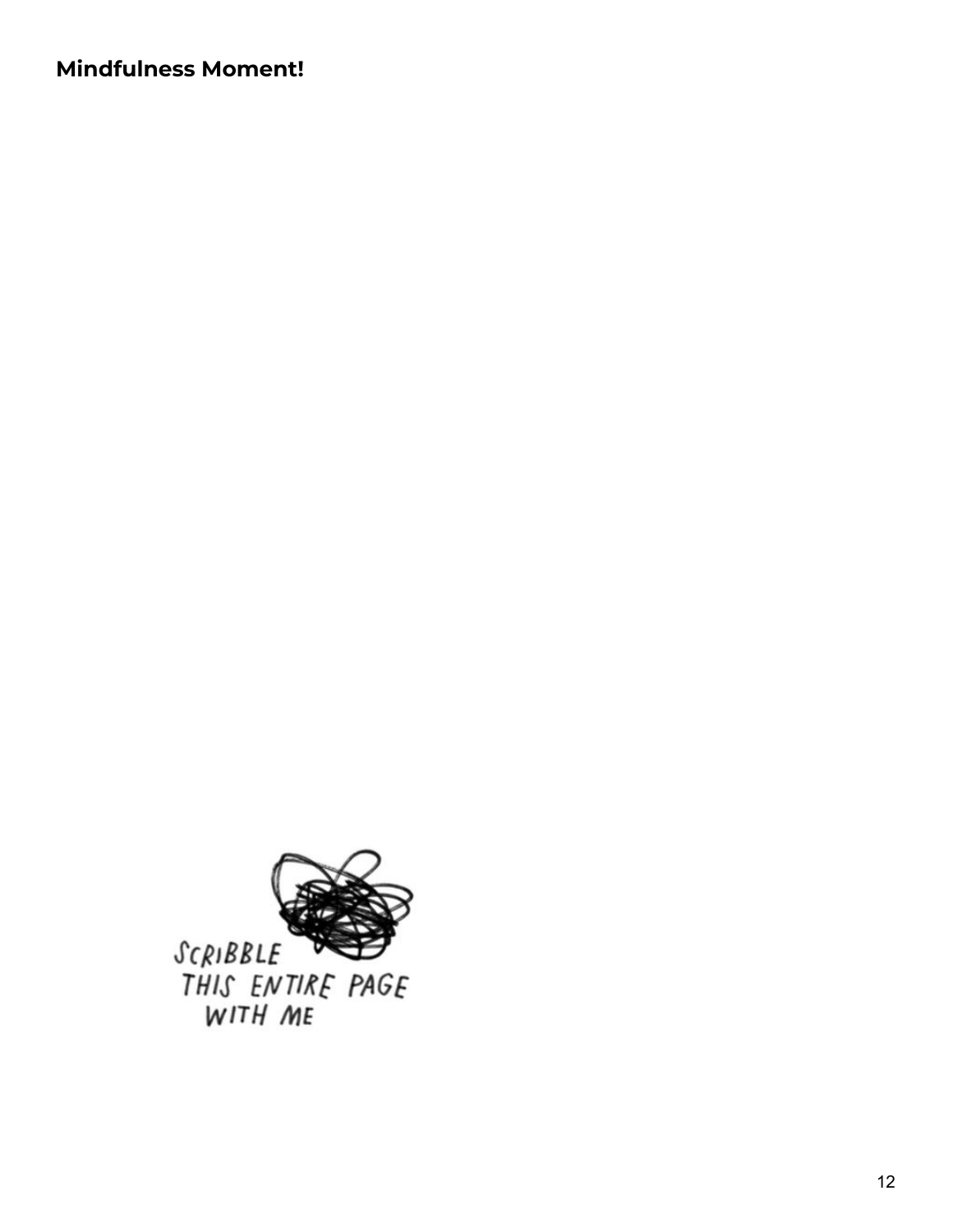#### **Day 1: Change/Understanding % Math**

**What is this lesson about?:** Today we are going to focus on understanding percentages,

and percentage change. These concepts come up often in everyday life and it is important to be able to understand them.

#### **Today's Warm-Up Problem**

Kenny invested \$100 in the stock market. One year later his stock was worth \$110. Alvin invested \$10 in the stock market. One year later his stock was worth \$20.

- Who made more money over the course of the year?
- Who made a better investment?
- Do you know what % return Kenny got on his investment?
- How about Alvin?

San Antonio had a population of 2,000,000 in 1980. By 1990 it had a population of 3,000,000. Houston had a population of 5,000,000 in 1980. By 1990 it had a population of 6,000,000.

- What city grew more over that 10 year period?
- What city, do you think, experienced a greater % increase over the 10 year period.

#### **Activity #1:** Getting the Basics down…

#### **Percent is a way of saying "out of one hundred"**

Example: If you get a 90% on a test that means you earned 90 *out of 100*.

- Consider: How does your teacher know that you got a 90% if the test only had 50 questions (and not 100).

Example: James Harden shoots 40% from behind the three point line means that out of every 100 three point shots he takes, he makes 40.

- Consider: How do we calculate his % shooting in a game when he only takes 20 shots (and not 100?)

When you see decimals written out to 2 decimal places, that is also "out of one hundred" or x "hundredths."

Example: How do you say: 5.25. Many people say: "five point two-five".

- But a more correct way to say that is: "**five and 25 hundredths.**" 25 hundredths is the same as twenty-five percent. You might also think of it as 25 cents….

Practice writing out below how to 'say' each of the decimals below. Do NOT write out "**point 20**" or '**point 02**" or "**one hundred point 40**". Use the word "**hundredths**" -- that will get you thinking in percents!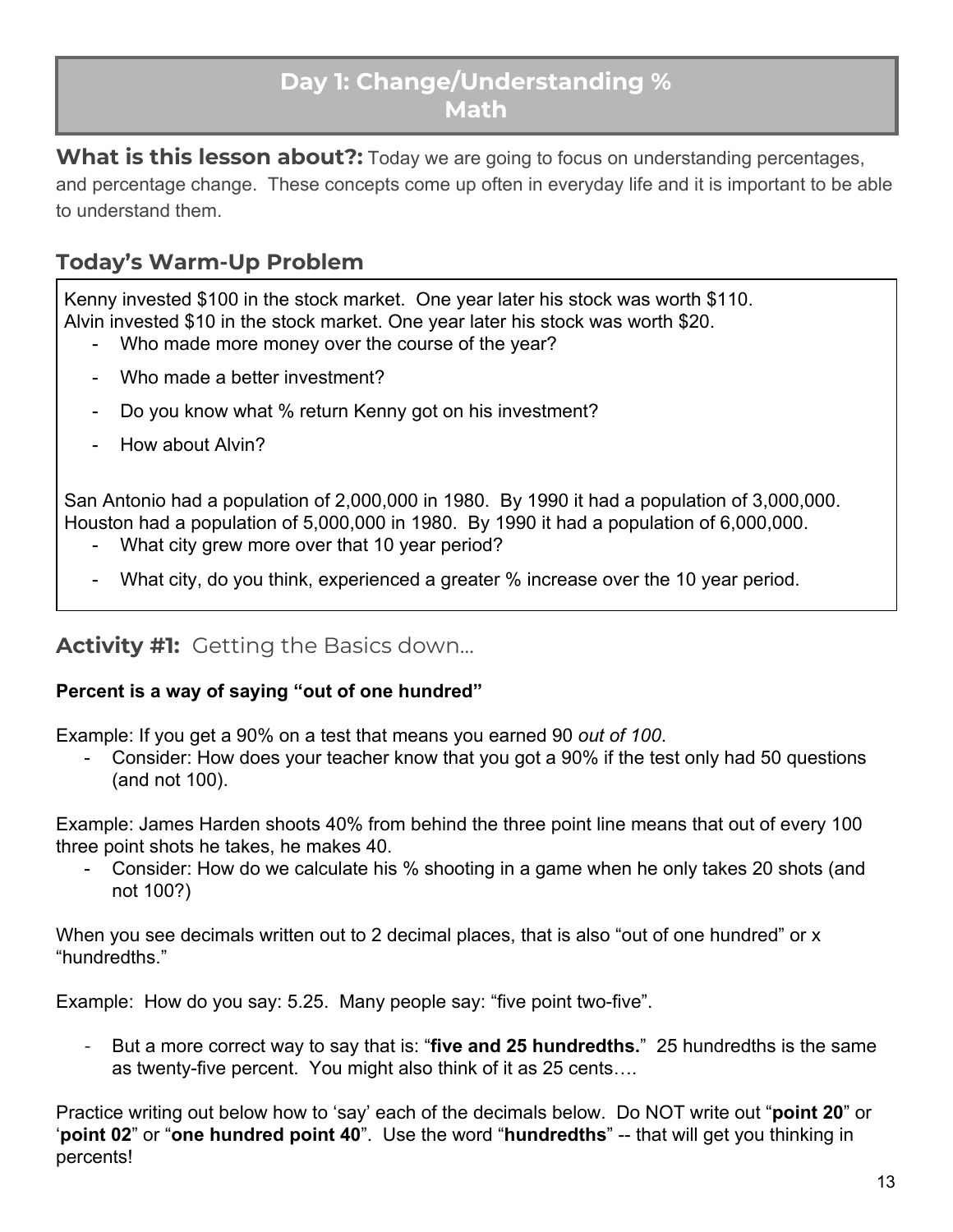- Example: 5.25= five and twenty-five hundredths…

|         | $.44 = \qquad \qquad \qquad \qquad \qquad \qquad \qquad \qquad$ |
|---------|-----------------------------------------------------------------|
| $.21 =$ | $3.14 =$                                                        |
|         |                                                                 |
| $.80 =$ |                                                                 |
|         | $.22 =$                                                         |

**Activity 2:** Converting decimals to percents…

When you say .**07** as "**seven hundredths**" you are saying that it is the same as **7 out of 100….and that is the same as 7%**!

When you say **.50** as "**fifty hundredths**" you are saying that is the same as **50 out of 100….and that is 50%**.

Now, write each of the decimals below as a percent…

- Example: .04 = **four percent or 4%**

| $.07$ = seven percent or 7% | $.44 = \qquad \qquad \qquad \overbrace{\qquad \qquad }$                                                                                                                                                                                                                                                                                                                       |
|-----------------------------|-------------------------------------------------------------------------------------------------------------------------------------------------------------------------------------------------------------------------------------------------------------------------------------------------------------------------------------------------------------------------------|
|                             |                                                                                                                                                                                                                                                                                                                                                                               |
|                             |                                                                                                                                                                                                                                                                                                                                                                               |
| $.89 =$                     | $.88 = \begin{array}{cccccccccc} \textbf{0.88} & \textbf{0.88} & \textbf{0.88} & \textbf{0.88} & \textbf{0.88} & \textbf{0.88} & \textbf{0.88} & \textbf{0.88} & \textbf{0.88} & \textbf{0.88} & \textbf{0.88} & \textbf{0.88} & \textbf{0.88} & \textbf{0.88} & \textbf{0.88} & \textbf{0.88} & \textbf{0.88} & \textbf{0.88} & \textbf{0.88} & \textbf{0.88} & \textbf{0.8$ |
|                             |                                                                                                                                                                                                                                                                                                                                                                               |

**NOTE: If the decimal goes beyond 3 places, round it off to the hundredths place (2 digits) and convert to a %...**

- Example:  $.048 \rightarrow$  rounds off to  $.05 =$  five percent or  $5\%$
- **-** Example: . 089218 → rounds off to **.09 = nine percent or 9%**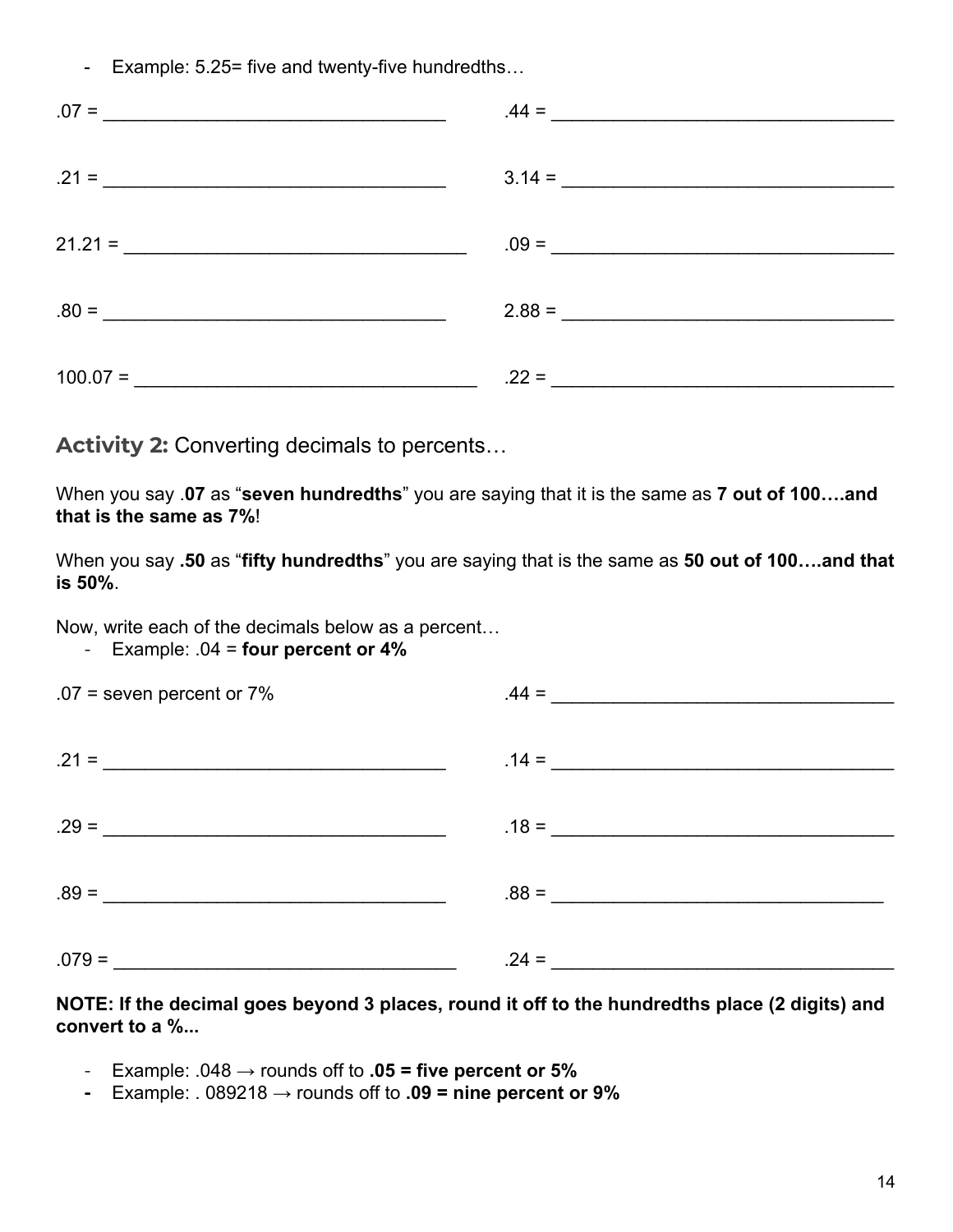#### **Round each decimal below to the hundredths place and convert to a %.**

Example: **.071** rounds to .**07** = **seven percent or 7%**

| .222 rounds to $\frac{\ }{2}$ = | <u>i ali sebagai kecamatan ing kabupatèn Suma</u> |
|---------------------------------|---------------------------------------------------|
|                                 |                                                   |
|                                 |                                                   |
|                                 |                                                   |
|                                 |                                                   |
|                                 |                                                   |
|                                 |                                                   |

**Step 3:** Converting Fractions to Decimals

There are two main ways to convert a fraction to a decimal.

1. Option 1: You can find an equivalent fraction that has 100 in the denominator (the number at the bottom of the fraction). In that case, the numerator (the number in the top of the fraction) is the number 'out of one hundred" do it is the %.

**Note**, you only do this when the denominator can easily be converted to 100. So it works well if the fraction has 2, 4, 5, 10. 20. 25 or 50 in the denominator. Let's try some of those below-

#### *Example:*

 $\frac{1}{4}$  = /100  $\rightarrow$  ask yourself what you multiply 4 by to = 100. That is 25. So, multiply 1 x 25.  $\rightarrow$  $\frac{1}{4}$  = 25/100 == 25%

25/100 is the same as twenty-five one hundredths...or 25%

Convert each of the fractions below to a fraction with 100 in the denominator, the write the % below

| $2/10 = /100$     | $5/10 = 7100$     | $9/10 = 7100$                          |
|-------------------|-------------------|----------------------------------------|
|                   | $=$ $\frac{9}{6}$ | $=$ %                                  |
| $2/5 = 7100$      | $4/5 =$ /100      | $1/5 = 7100$                           |
| $=$ $\frac{9}{6}$ | $=$ %             | $=$ %                                  |
| $2/25 = 7100$     | $20/25 =$ /100    | $10/25 = 7100$                         |
| $=$ ______%       | $=$ ________%     | $\%$<br><b>Contract Contract State</b> |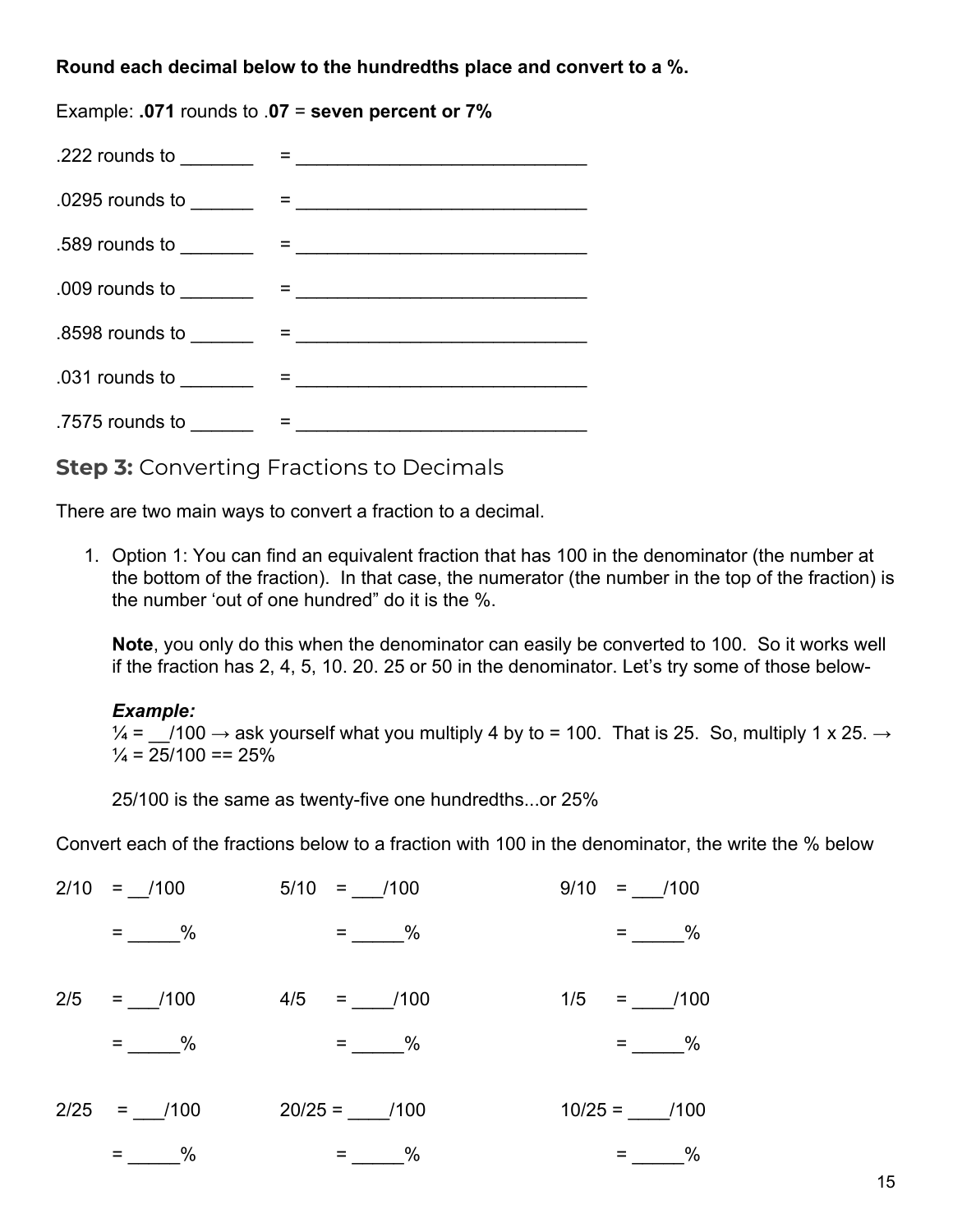|              | $40/50 = 7100$ |              | $20/50 = 7100$ |              | $2/50 = 7100$ |
|--------------|----------------|--------------|----------------|--------------|---------------|
| $\%$         |                | $=$ %        |                | $=$ %        |               |
| $3/4 = 7100$ |                | $1/4 = 7100$ |                | $2/4 = 7100$ |               |
| $\%$         |                | %            |                | $\%$         |               |

2. **Option 2**: You simply divide the numerator by the denominator, and then round the decimal off to two digits (remember from above).... This is what a fraction means: ¾ is the same as three (3) divided by four (4).

If you have a calculator, this can be quite quick (clearly). If you have to do it by hand, make sure only go out to 3 digits and not spend lots and lots of time on it. So, try out a few of these below. If you don't have a calculator, just try and handful of these to get a feel for how these fractions convert to a decimal...and then to a percentage.

Example:



**Step 4:** Percentage Increase or Decrease

One of the most-used tools is to calculate the % change, or increase or decrease, in an amount, over time.

If you look back on the warm-up problem, or problems similar to it, you see why this is so important.

Example:

- Don takes \$5,000 and invests it. Two years later, he has \$6,000. Manny takes \$2,000 and invests it. Two years later, he has \$3,000.
- Who earned more money over the two years?
- Who's investment increased by a greater percent?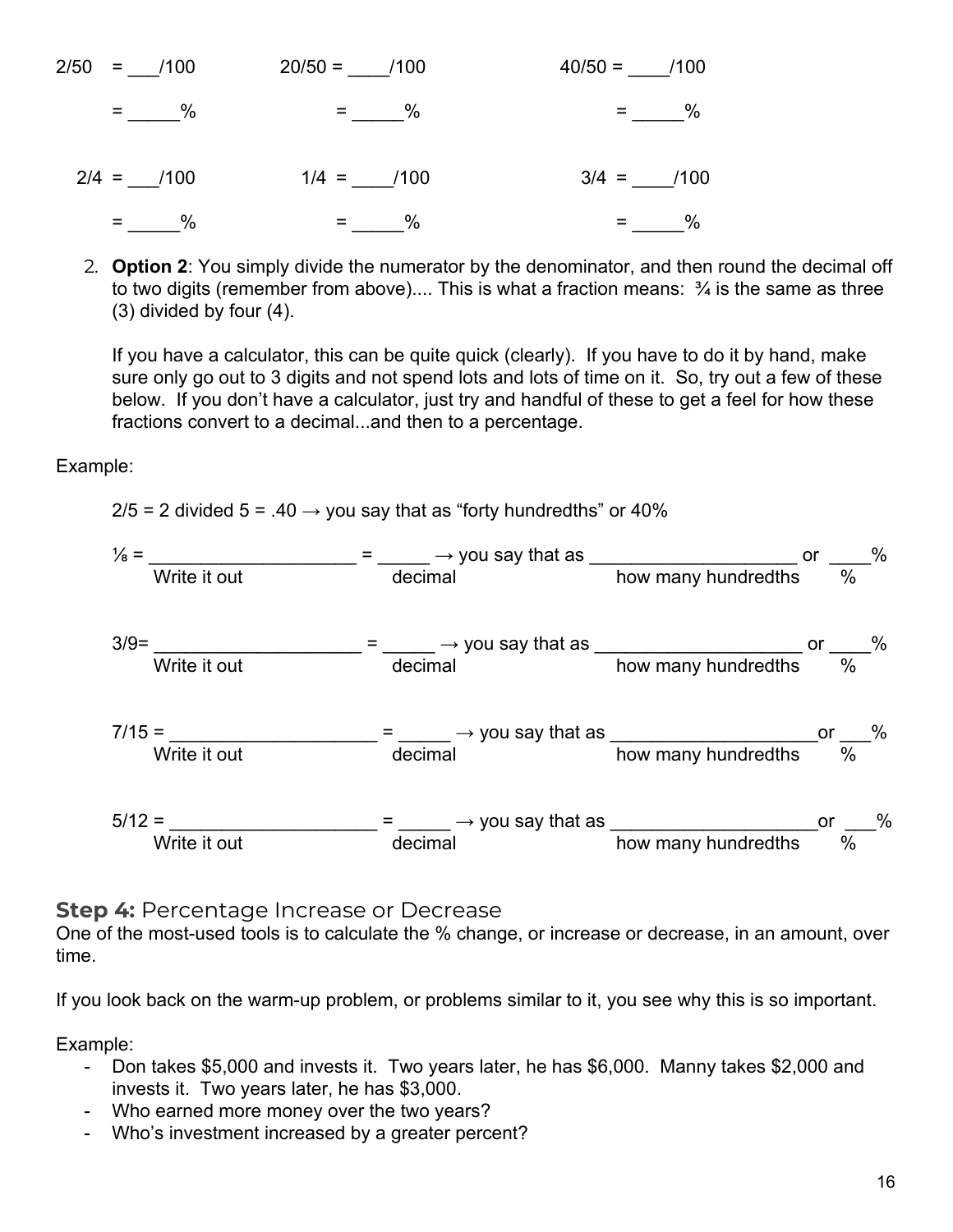Practice: To calculate the Percentage Change between two amounts, or over time you create a fraction that has the amount of change divided by the original amount. You then convert the decimal to a %.

#### Let's try that:

Don started with \$5,000 and ended up with \$6,000.

- His Amount of Change is: \$6,000-\$5,000= \$1,000
- Next, create a fraction  $\frac{Amount~of~change}{Original~amount}$  → write this as \$1,000/\$5,000
- Next, convert that to a decimal  $\rightarrow$  .20  $\rightarrow$  say that as Twenty Hundredths...or 20%
- So, Don earned 20%.

Manny started with \$2,000 and ended up with \$3,000

- His Amount of Change is: \$3,000-\$2,000= \$1,000
- Next, create a fraction  $\frac{Amount~of~change}{Original~amount}$  → write this as \$1,000/\$2,000
- Next, convert that to a decimal  $\rightarrow .50 \rightarrow$  say that as Fifty Hundredths...or 50%

So, both Don and Manny earned \$1,000. But Manny's investment went up by 50%. Don's investment went up by 10%.

#### **Practice problems-**

Rember: Percentage change =( $\frac{Amount of change}{Original amount}$ ))→ then convert the decimal to a %

In 2018, the average number of students held at the DC detention center was 80. In 2019 the average number of students there was 64. By what percentage did the detention population go down?

Janelle averaged 18 points a game during her junior year in high school. During her senior year, she averaged 24 points a game. By what percentage did her scoring average go up?

In April, there is approximately 12 hours of daylight in Alaska each day. By the late June there is nearly 18 hours of daylight. By what percentage has the amount of daylight per day gone up?

In 1980 cars in the US averaged 15 miles per gallon. By 2020, cars in the US averaged 25 miles per gallon. By what % has fuel economy gone up over the 40 years?

#### **Student Feedback:**

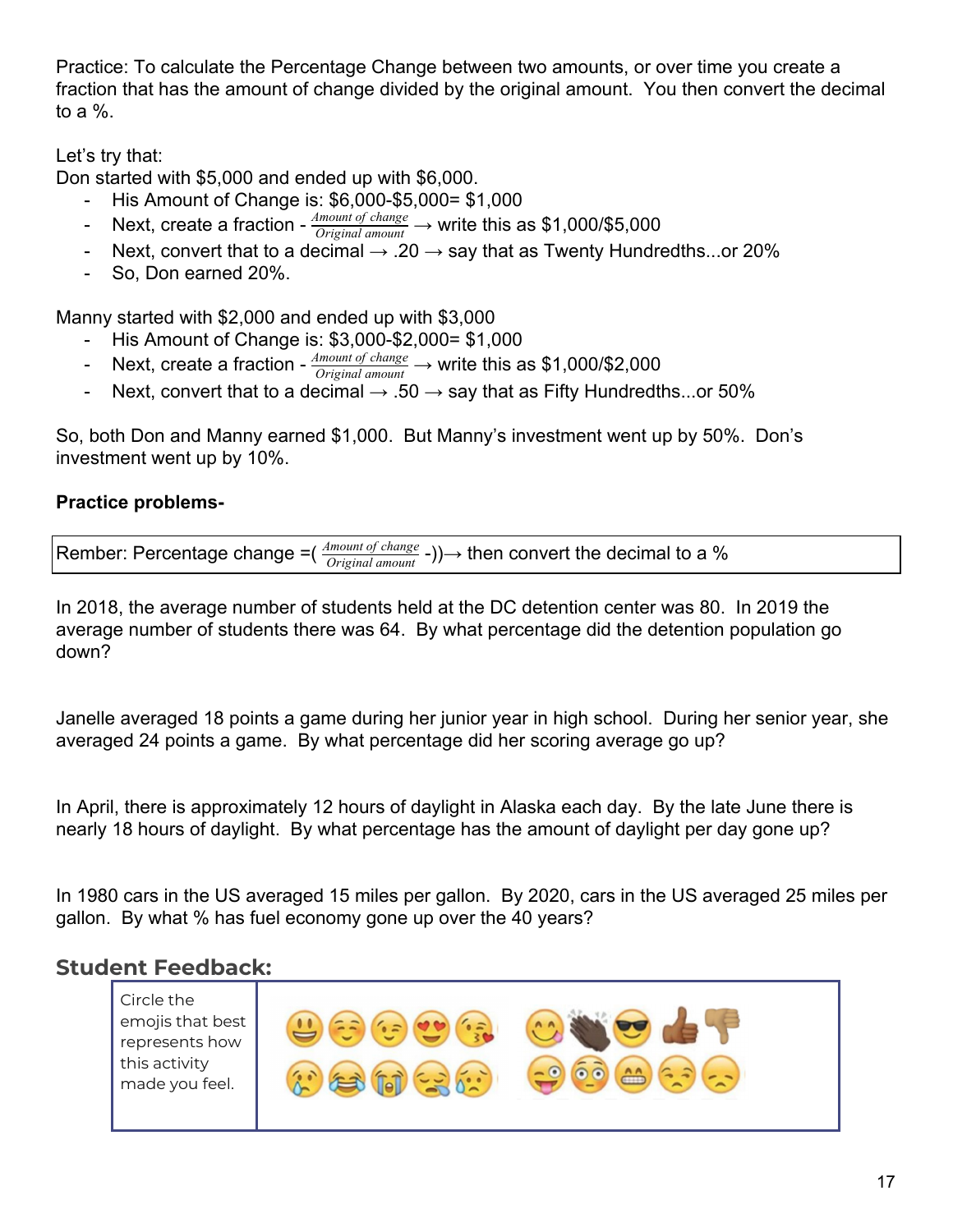#### **Day 1: What impact does change have? Health**

**What is this lesson about?:** In today's lesson, you will look at the impact of change. The focus will be on adolescence and how you can cope with the change that comes with it.

**Step 1:** Warm-Up: Respond to the statement below.



**Step 2:** Respond to the prompts below by using the scale.

Place a letter for each prompt below on the scale.

- A. How confident are you in identifying changes that can take place in adolescence?
- B. How confident are you in understanding the effect that change can have? (eg. on friendships, mood, routines, confidence, etc.)
- C. How confident are you in knowing strategies to manage chance and where to seek support?

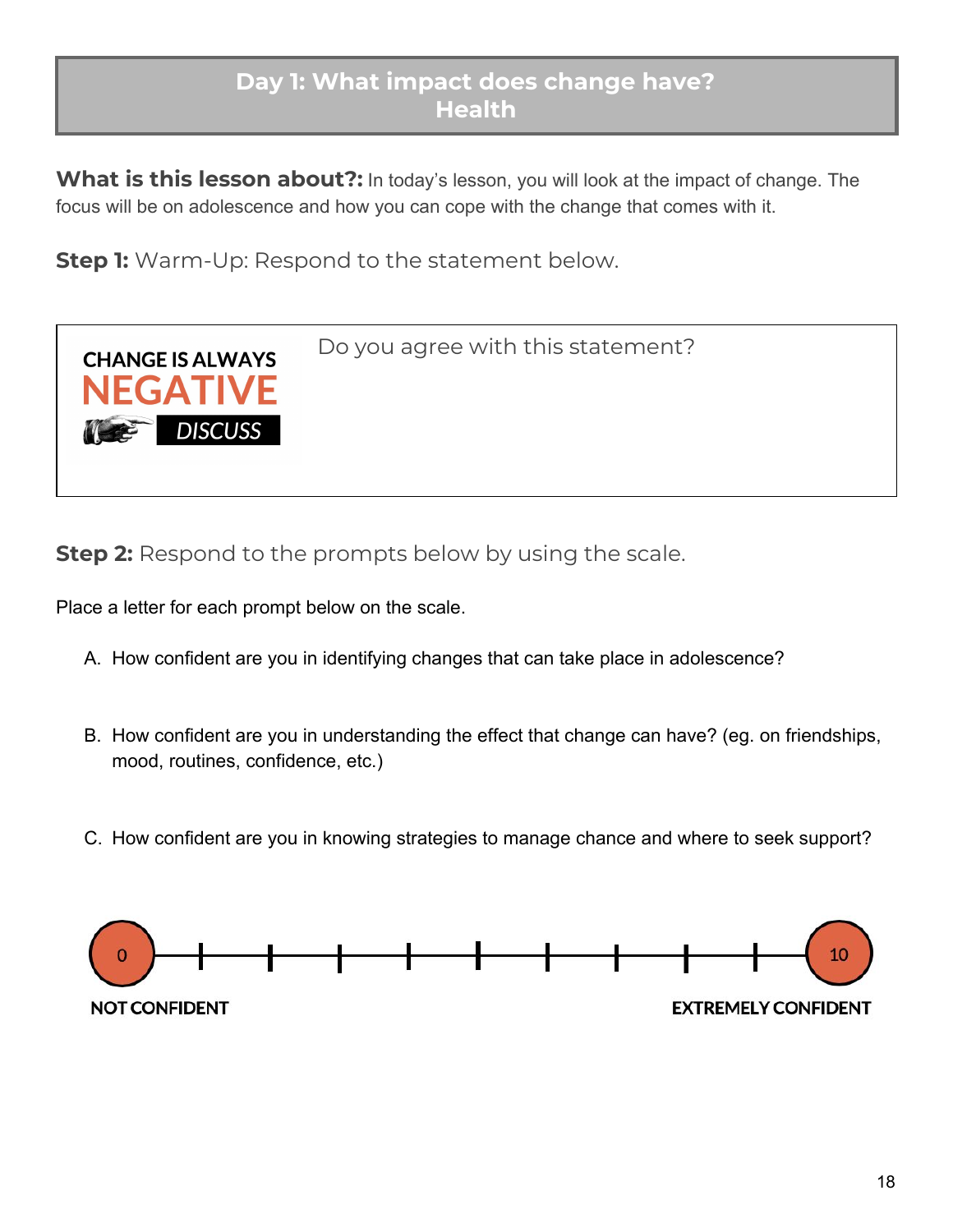**Step 3:** Malcolm Chase wrote this Haiku about the struggles he faces when he is trying to write.

*Struggle*

I can't do it right Try and try with all my might Whatever I write

What would you say to help Malcolm change his perspective on his writing skills:

**Step 4:** Map out your response to upcoming changes.

Imagine it is the first year of high school:

What are some changes that could take place for a student? *Think about: personal interests, relationships, home life, school life, homework, and society.*

Circle the changes that are expected and underline the ones that are unexpected.

Draw emojis that show the impact of each change or write the emotions these changes will cause.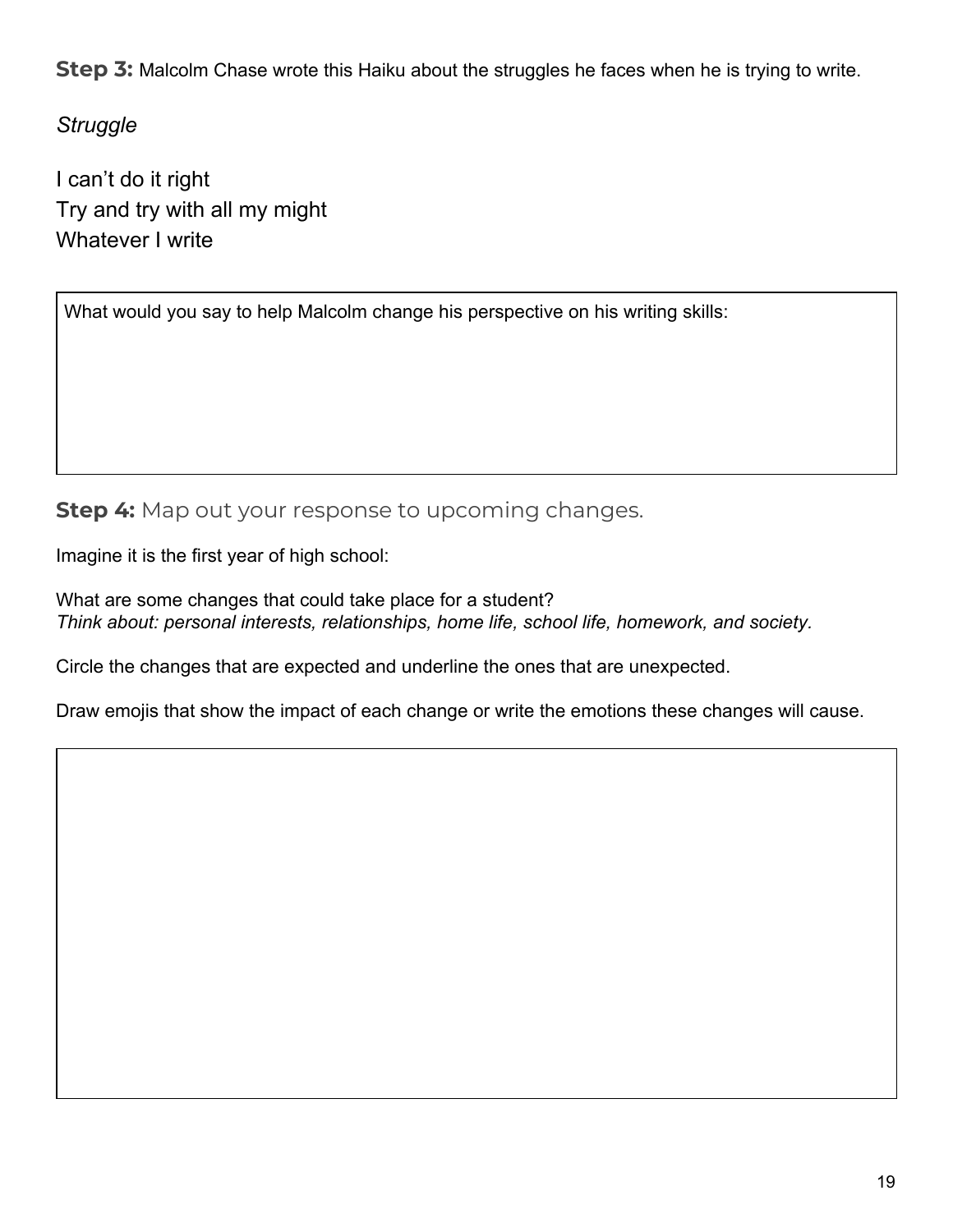#### **Step 5:** Reflection

On your own, or with a partner, reflect on the following questions.

•Do you think some life changes are expected? If so, can you think of any examples?

•Do you think some life changes are unexpected? If so, can you think of any examples?

•What times in your life do you think the most change will take place and why?

#### **Student Feedback:**

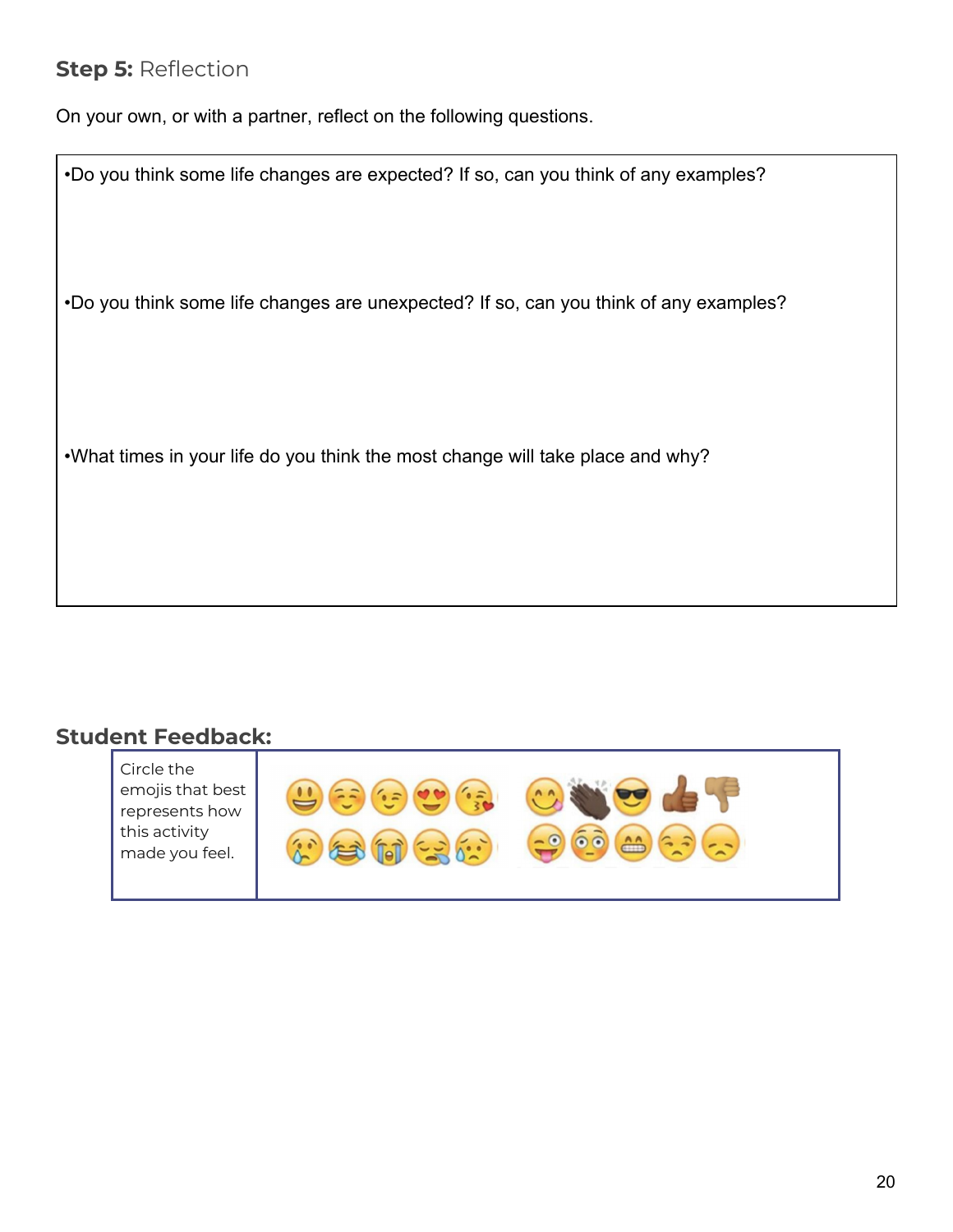## WHAT ARE YOU SEARCHING FOR?

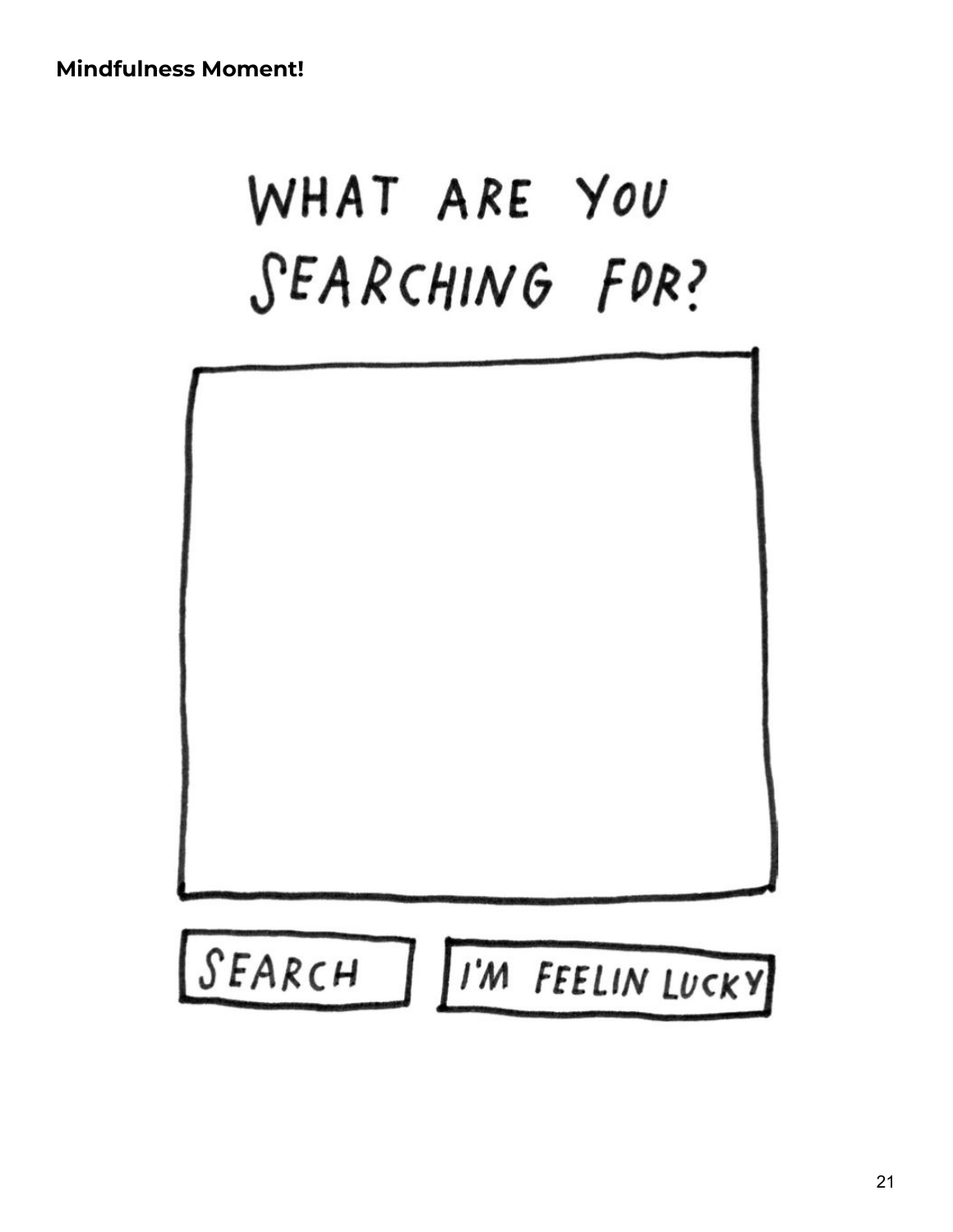#### **Day 1: Does History Change Over Time? Social Studies**

**What is this lesson about?:** Today you will begin the week by considering the question: Does history change over time? You will explore how history is interpreted and "produced" by historians and will understand why history evolves. This lesson will prepare you for considering the history lessons for the rest of the week.

#### **Warm-up:**

Do you think there is only one correct version of history? Why or why not?

#### **Step 1:** Read about how history is produced

#### **Why is history important to society?**

History provides a sense of identity, it helps us make sense of the world, and provides lessons in right and wrong. Like a person who has lost their memory and finds the world confusing, a society with no sense of history is unaware of where it has come from or where it is going. A historian's job is to provide society with its memory. After all, history means "What historians have interpreted from the surviving evidence of the past." Therefore it is important to carefully analyze and inspect the surviving evidence and how historians present that evidence.

#### **How is history produced?**

There is a simple equation as to how history is produced:

Sources + Historians = "History"

So, let's start with the first part of the equation: **Sources**.

When we talk about sources, we are talking about sources of historical evidence. Things like diaries, governmental documents, and other written materials. Also, things like witnesses (people who lived through a historical event), artifacts (antiques), and stories that have been carried down generations verbally are also sources. What's important to remember is that sources that survive throughout time may not give us the full



picture and sources that have been lost (due to decay or destruction) leave major gaps in our ability to understand what truly happened long ago. For example, historically we know far less about poor,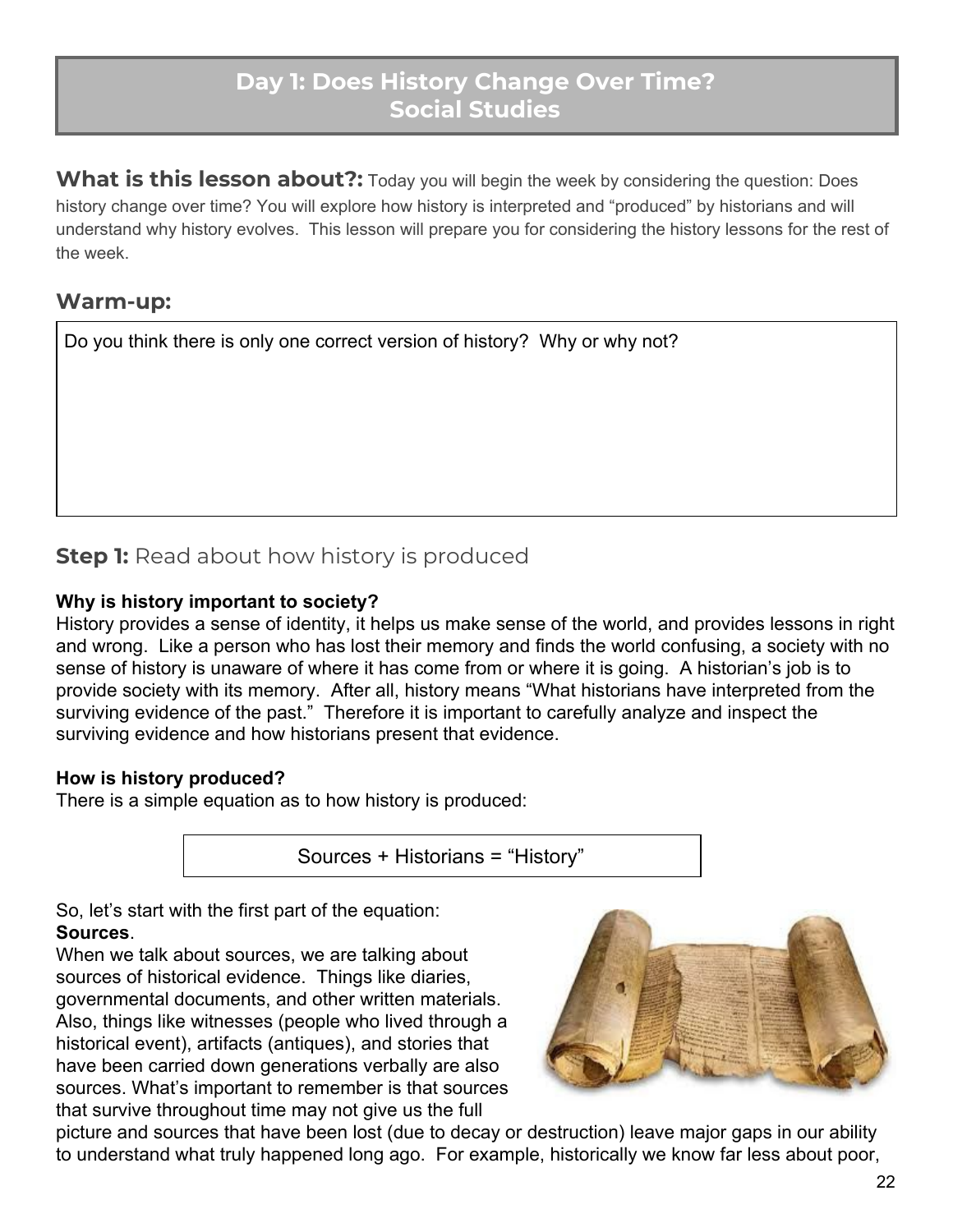working-class people, than we do of the ruling classes, who leave behind much more evidence due to their power, wealth, and literacy.

Next, let's consider the second part of the equation: **Historians**.

In order for a historian to piece together what happened in the past, they must select evidence to use and they must interpret (determine the meaning) of the evidence and present it to the public. The role of the historian is to make sense of the facts they discover in the evidence.

This process, however, of selecting and interpreting the evidence, can distort things. The historian has their own views and perceptions (formed by their life experiences, social background, and current life), which will affect the interpretation they make of the evidence. To give an example, "one man's terrorist is another man's freedom fighter." Different historians will determine different meanings to evidence. Unlike the physical sciences (physics, chemistry, biology), history often produces different answers to the same question. Historians frequently study the same sets of facts (evidence) but end up reaching different explanations or conclusions.

The last part of our equation is "**history**," the sum of combining evidence with historians. The history we learn has been weakened or changed from the past. First, this is because some evidence has been lost; some destroyed; and the remaining evidence does not give us the full picture (remember, we read about this above under 'sources'). Then, historians will use their imagination to fill gaps in the evidence, select the bits of evidence that they think is the most interesting, and then interpret and present



#### **So, is "objective" history possible?**

If we think history has been changed by historians, maybe the best thing to do is aim for objective history... history that can be proven; to tell it as it really was. However, even while some historical facts are beyond dispute and can be proven, history will continue to be affected by historians and our own way of interpreting the facts.

- First, those facts are boring and meaningless until a historian helps us learn something more from them. For example, Hitler was born in 1889, but this fact only becomes important when a historian uses it to argue (for example) that Nazism sprung from late 19th Century Austrian nationalism.
- Second, those facts may be the truth, but not the whole truth. For example, Hitler refused to shake hands with the black American athlete Jesse Owens (pictured), who won 8 gold medals at the 1936 Olympics. That is a fact. However, it is also true that Hitler refused to shake anyone's hand after the first day (he got into trouble for only greeting German athletes).

In conclusion, factual or objective history is impossible. But it also would not be a good thing. The point of history is not to collect facts, but to deal with interpretations, lessons, morals, and values.



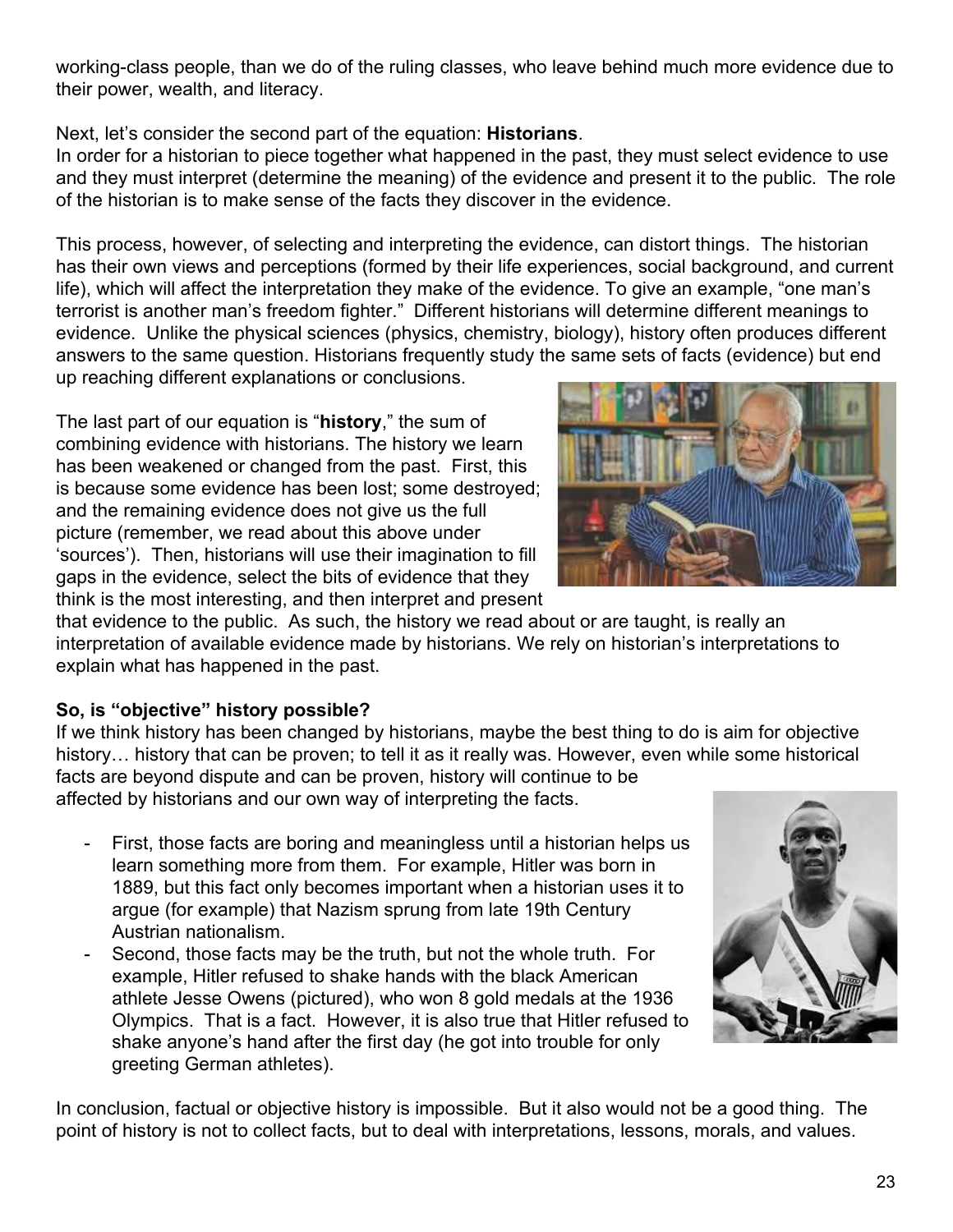#### **What to takeaway: History is evolving**

While the past itself never changes, history – in other words, our understanding and interpretations of the past – is always evolving. New historians explore and interpret the past through their own methods, priorities and values. They develop new theories and conclusions that may change the way we understand the past.

**Step 2:** Answer questions

| Why is history so important to society?                                                                                      |
|------------------------------------------------------------------------------------------------------------------------------|
| Why is it too simple to describe history as "what happened in the past"? What more is in the<br>equation of what history is? |
| Do you think objective history would be a good thing? Explain your answer.                                                   |
| Why is history evolving?                                                                                                     |

#### **Step 3:** Read a sports analogy

Let's dig a little deeper and explore this idea that history is evolving because historians' interpretations of historical evidence are evolving. First we need to understand that the history we read in a textbook, watch in a documentary, or hear in a classroom has all been written, told, or explained by a historian. That historian has examined evidence and has made a determination what the evidence means. So in the end, what we read, watch, or hear is the meaning of a historical event as determined by the historian. Further, how the historian interprets the evidence is affected by the historian's personal and political viewpoints, as well as their life experiences.

Now, think of a significant historical event as being like a major sporting event, such as an important football or basketball game watched by thousands of people. Football games have factual outcomes: scoring charts, a final score, team and player statistics, player injuries and so forth. These are the 'historical facts' of the game.

Explaining these outcomes, however, can be a very subjective process (based on or influenced by personal feelings, tastes, or opinions). Witnesses to a football game might attribute its outcomes to different factors – team selections, the performance of individual players, fitness or injuries, referee